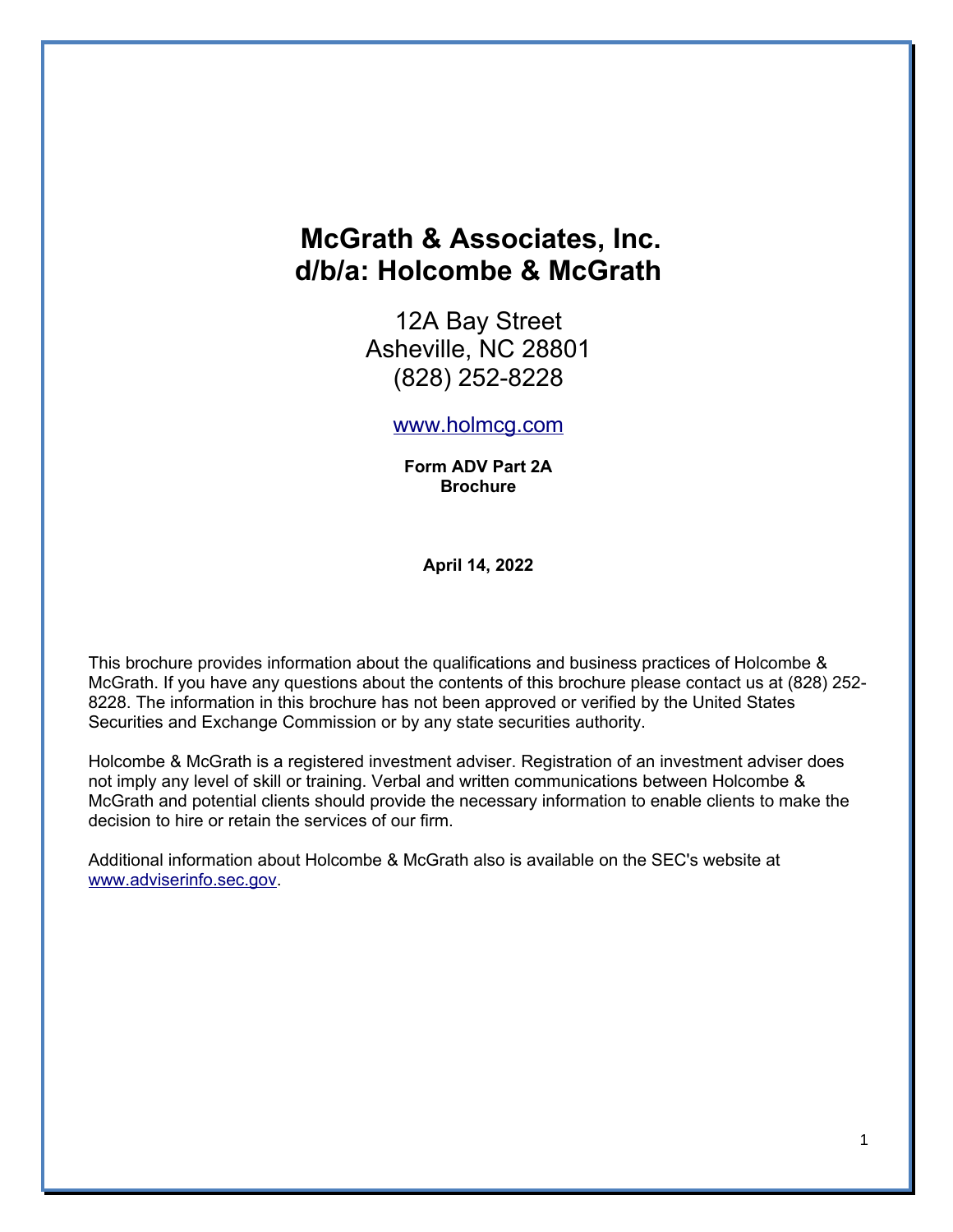# **Item 2 Material Changes**

Form ADV Part 2 requires registered investment advisers to amend their brochure when information becomes materially inaccurate. If there are any material changes to an adviser's disclosure brochure, the adviser is required to notify you and provide you with a description of the material changes.

Since the filing of our last annual updating amendment, dated February 9, 2021 we have no material changes to report.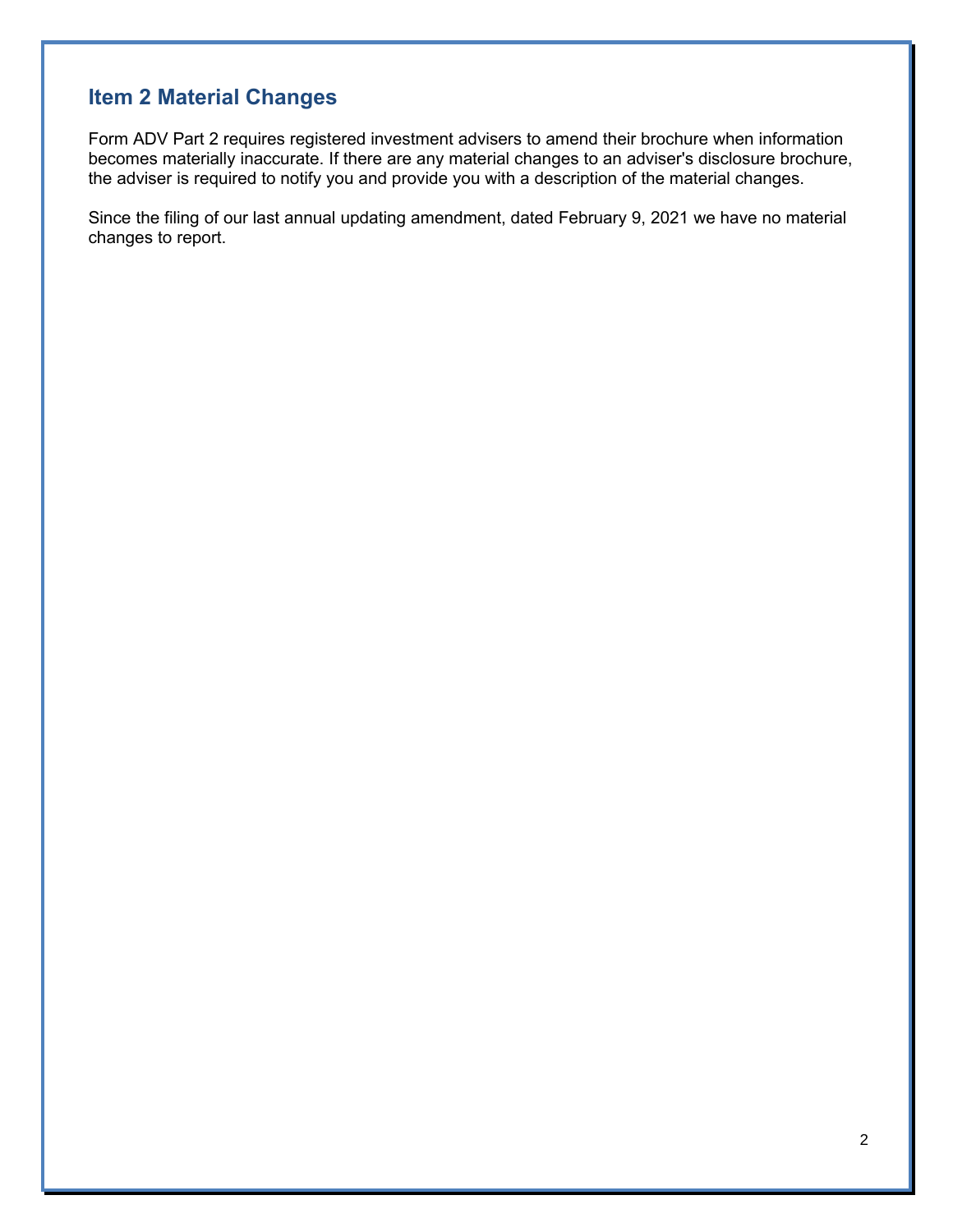# **Item 3 Table Of Contents**

| Item 1 Cover Page                                                                             | Page 1  |  |
|-----------------------------------------------------------------------------------------------|---------|--|
| Item 2 Material Changes                                                                       |         |  |
| Item 3 Table Of Contents                                                                      |         |  |
| Item 4 Advisory Business                                                                      |         |  |
| Item 5 Fees and Compensation                                                                  |         |  |
| Item 6 Performance-Based Fees and Side-By-Side Management                                     |         |  |
| Item 7 Types of Clients                                                                       | Page 12 |  |
| Item 8 Methods of Analysis, Investment Strategies and Risk of Loss                            |         |  |
| Item 9 Disciplinary Information                                                               | Page 14 |  |
| Item 10 Other Financial Industry Activities and Affiliations                                  |         |  |
| Item 11 Code of Ethics, Participation or Interest in Client Transactions and Personal Trading |         |  |
| Item 12 Brokerage Practices                                                                   |         |  |
| Item 13 Review of Accounts                                                                    |         |  |
| Item 14 Client Referrals and Other Compensation                                               | Page 19 |  |
| Item 15 Custody                                                                               | Page 19 |  |
| Item 16 Investment Discretion                                                                 | Page 20 |  |
| Item 17 Voting Client Securities                                                              | Page 20 |  |
| Item 18 Financial Information                                                                 | Page 20 |  |
| Item 19 Requirements for State Registered Advisers                                            | Page 21 |  |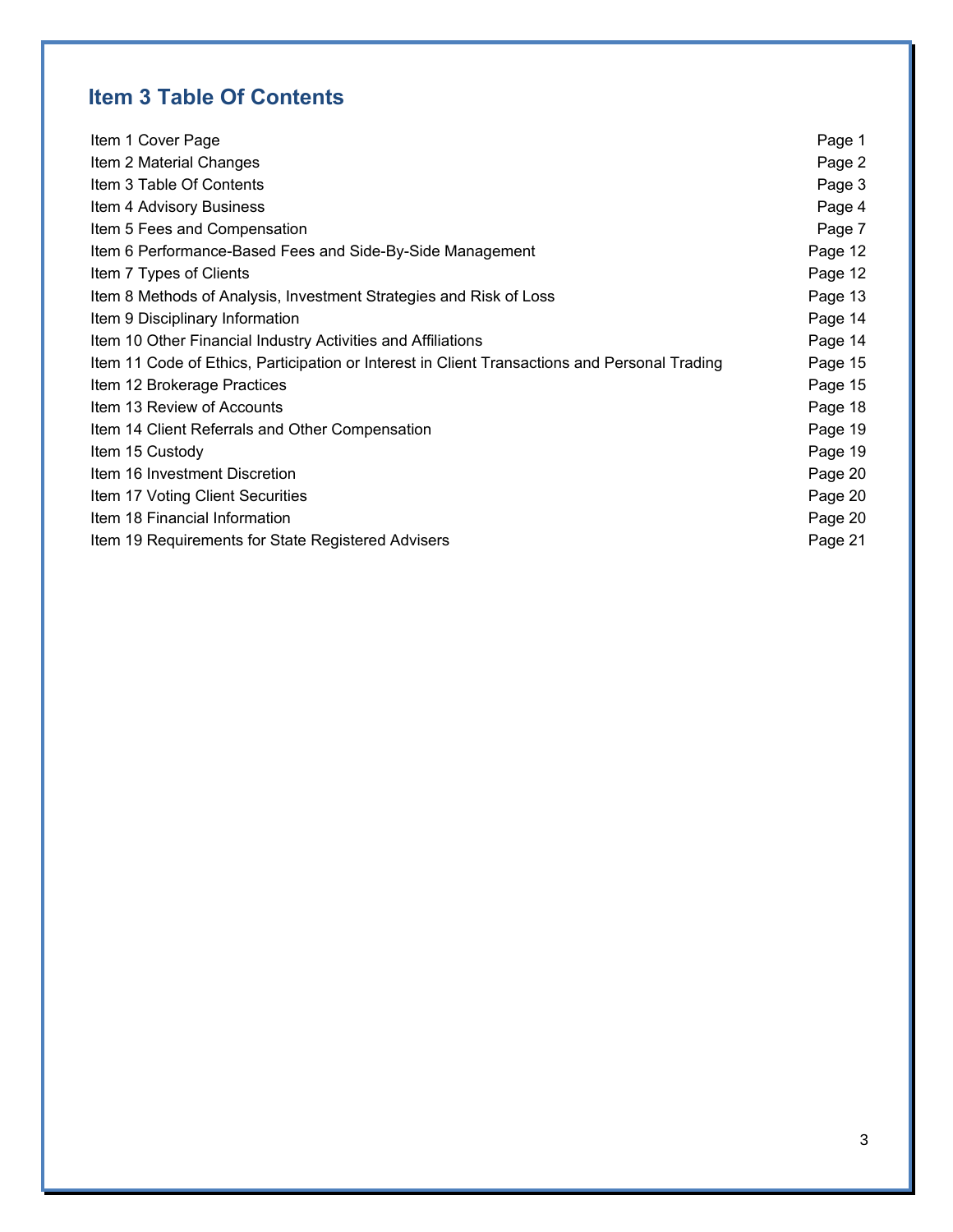## **Item 4 Advisory Business**

#### **Description of Firm**

McGrath & Associates, Inc., doing business as Holcombe & McGrath, is a registered investment adviser based in Asheville, NC. We are organized as a corporation under the laws of the State of NC. Holcombe & McGrath was founded in 2008, by owner and president, Susan McGrath. However, our roots stretch back to an earlier financial advisory firm started by Harold Holcombe in 1985. Susan joined Harold's Firm in 2002, and ultimately acquired it in 2008 after Harold's retirement.

We have been providing investment advisory services since 05/01/2008. We are owned by Susan Lee McGrath.

The following paragraphs describe our services and fees. Refer to the description of each investment advisory service listed below for information on how we tailor our advisory services to your individual needs. As used in this brochure, the words "we," "our," and "us" refer to Holcombe & McGrath and the words "you," "your," and "client" refer to you as either a client or prospective client of our firm.

This Brochure provides important information about Holcombe & McGrath, the nature and cost of our services, our compensation, and situations where our interests may conflict with our Clients, among other issues. The discussions about conflicts of interest are important because the conflicts can affect our judgment in managing your account, in choosing brokers to execute your trades, and in recommending custodians, among other important considerations.

#### **Description of Our Services**

Holcombe & McGrath provides discretionary investment management services for client assets (the "Management Services"). We also offer separate "Financial Advisory Services" for individuals and businesses covering a wide range of financial and investment subjects.

During the initial meeting with their "Representative," which can last between thirty and ninety minutes, prospective Clients will discuss in person or by telephone the Firm's services and the prospective Client's overall financial situation, objectives, goals, and experience. After the initial meeting, the prospective Client is free to decide whether or not to enter into a Management Agreement to engage us for the Management Services or to enter into a Financial Advisory Agreement to engage us for the Financial Advisory Services. The Management Agreement and Financial Services Agreement are referred to collectively as "client agreements."

We caution Clients and prospective Clients reviewing the following information, to keep in mind that this information is necessarily general and does not address all possible details about our services. Our Representatives or management are available to answer questions not addressed below. Also, because we reserve the right to negotiate the terms of each client agreement, Clients should always refer to their individual client agreement for the specific terms and conditions that apply to them.

#### **Portfolio Management Services**

We offer discretionary portfolio management services. Our investment advice is tailored to meet our clients' needs and investment objectives.

If you participate in our discretionary portfolio management services, we require you to grant us discretionary authority to manage your account. Subject to a grant of discretionary authorization, we have the authority and responsibility to formulate investment strategies on your behalf. Discretionary authorization will allow us to determine the specific securities, and the amount of securities, to be purchased or sold for your account without obtaining your approval prior to each transaction. We will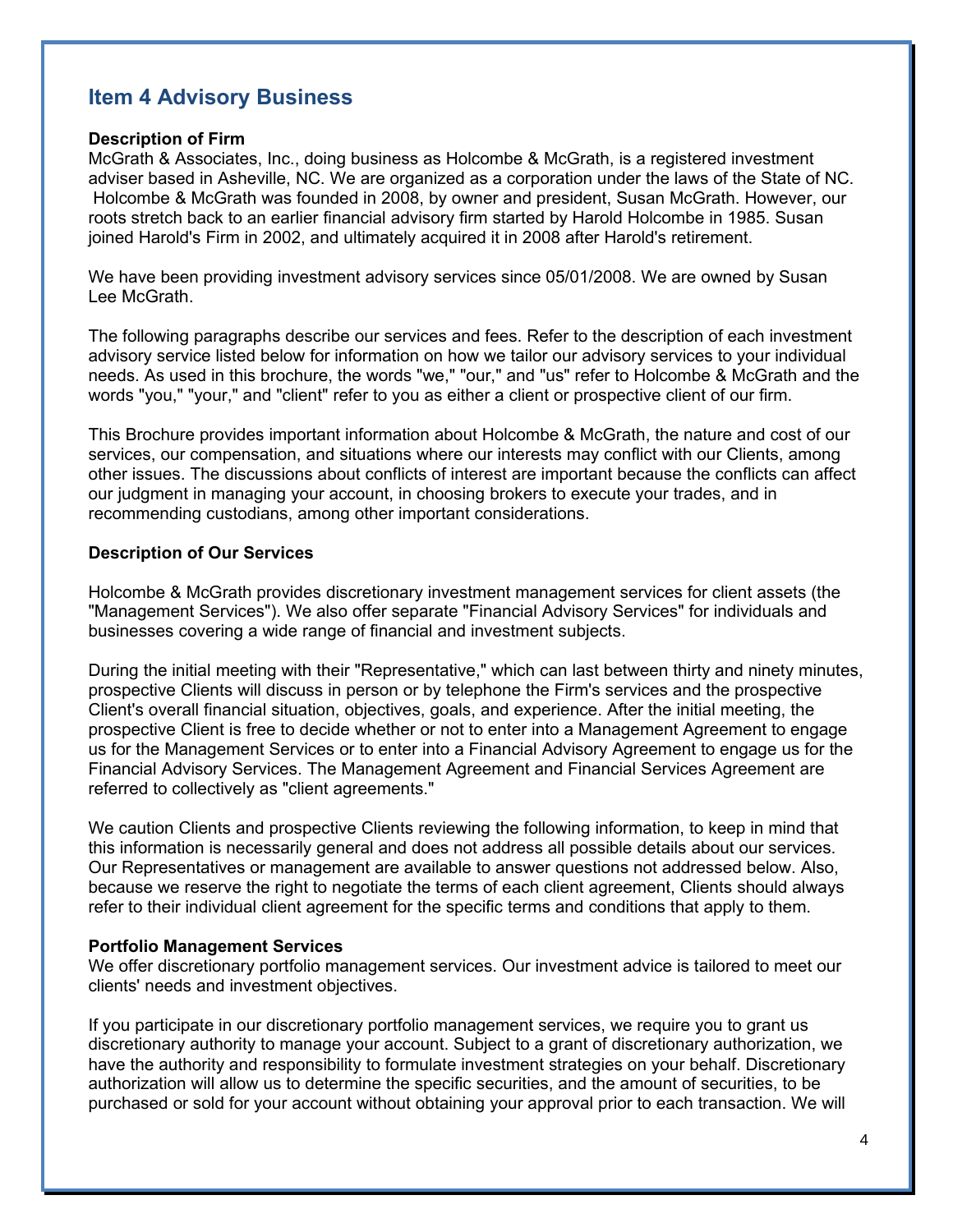also have discretion over the broker or dealer to be used for securities transactions in your account. Discretionary authority is typically granted by the investment advisory agreement you sign with our firm, a power of attorney, or trading authorization forms.

In providing account management services, we accept reasonable client restrictions on the specific securities or the types of securities that may be held in your account.

For prospective Clients interested in our Investment Management Services, the Representative will meet with the Client and obtain information regarding the Client's personal and financial situation, and the investment objective, tolerance for risk, investment time horizon, liquidity needs, and reasonable investment restrictions (all the "Suitability Information") for each of the Client's accounts to be managed through the Management Services (collectively, the "Account").

Holcombe & McGrath uses a proprietary investment philosophy and system developed after years of research and experience managing Client assets. Although our investment system is influenced by many different investment philosophies and methods, in general, it focuses on broad diversification, low costs, and a management approach that finds the probability of a more favorable investment outcome tends to improve over the long-term.

We do not require the use of our proprietary system in managing a Client's Account, and if requested, in our discretion, we may agree to use another strategy or portfolio that meets a Client's personal preferences. A Client may request, at any time, that we change the investment strategy being employed with respect to their Account. Notwithstanding the foregoing, in the event of any requested change by a Client, in our sole discretion, we reserve the right to terminate their Management Agreement if a mutually agreeable alternative cannot be identified.

The Management Agreement does not include services to implement any advice or recommendation, except with respect to assets managed (or to be managed) as part of the Management Services. Client may elect to implement any advice or recommendations, at Client's sole discretion, through professionals selected by Client (including Client's accountant, attorney, insurance agent, broker, or other financial professionals).

#### **Financial Planning Services**

We offer financial planning services which typically involve providing a variety of advisory services to clients regarding the management of their financial resources based upon an analysis of their individual needs. These services can range from broad-based financial planning to consultative or single subject planning. If you retain our firm for financial planning services, we will meet with you to gather information about your financial circumstances and objectives. We may also use financial planning software to determine your current financial position and to define and quantify your long-term goals and objectives. Once we specify those long-term objectives (both financial and non-financial), we will develop shorter-term, targeted objectives. Once we review and analyze the information you provide to our firm and the data derived from our financial planning software, we will deliver a written plan to you, designed to help you achieve your stated financial goals and objectives.

Financial plans are based on your financial situation at the time we present the plan to you, and on the financial information you provide to us. You must promptly notify our firm if your financial situation, goals, objectives, or needs change.

You are under no obligation to act on our financial planning recommendations. Should you choose to act on any of our recommendations, you are not obligated to implement the financial plan through any of our other investment advisory services. Moreover, you may act on our recommendations by placing securities transactions with any brokerage firm.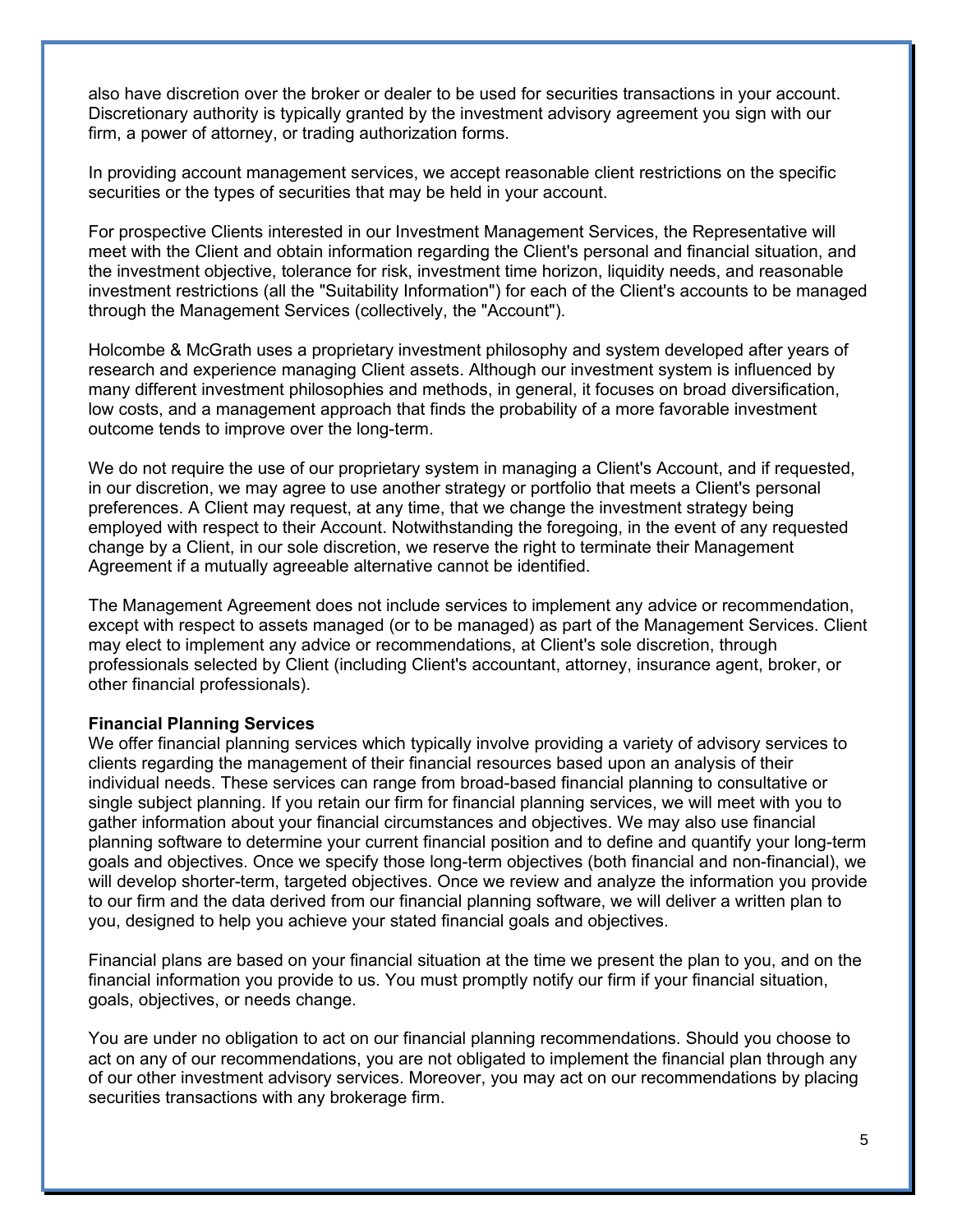Holcombe & McGrath provides separate, standalone "Financial Advisory Services" for: any Client who wishes comprehensive financial planning; or any Client who wishes limited scope or project-based financial planning services, or financial planning services that include a written report or Financial Plan. The Financial Advisory Services will be described in a written Financial Advisory Services Agreement between the Client and Holcombe & McGrath.

Once the Firm and Client have entered into the Financial Advisory Agreement, the Representative will work with the Client to collect the Suitability Information, and to the extent relevant to the engagement, information regarding insurance coverages, education plans, estate plans, retirement plans, and related or similar matters necessary to provide the Financial Advisory Services (all the "Financial Advisory Information"). The Suitability Information and Financial Advisory Information are referred to collectively as the "Client Information."

The scope of the Financial Advisory Services varies, as each engagement is individually negotiated and tailored to accommodate the specific needs of the Client. Advice may be provided through individual consultations or a written report or Financial Plan, as agreed between the Firm and Client.

### **Pension Consulting Services**

We provide pension consulting services to employee benefit plans and their fiduciaries based upon the needs of the plan and the services requested by the plan sponsor or named fiduciary. In general, these services may include an existing plan review and analysis, plan-level advice regarding fund selection and investment options, education services to plan participants, investment performance monitoring, and/or ongoing consulting. These pension consulting services will generally be non-discretionary and advisory in nature. The ultimate decision to act on behalf of the plan shall remain with the plan sponsor or other named fiduciary.

We may also assist with participant enrollment meetings and provide investment-related educational seminars to plan participants on such topics as:

- Diversification;
- Asset allocation;
- Risk tolerance; and
- Time horizon

Our educational seminars may include other investment-related topics specific to the particular plan.

We may also provide additional types of pension consulting services to plans on an individually negotiated basis. All services, whether discussed above or customized for the plan based upon requirements from the plan fiduciaries (which may include additional plan-level or participant-level services) shall be detailed in a written agreement and be consistent with the parameters set forth in the plan documents.

Either party to the pension consulting agreement may terminate the agreement upon written notice to the other party in accordance with the terms of the agreement for services. The pension consulting fees will be prorated for the quarter in which the termination notice is given and any unearned fees will be refunded to the client.

### **Wrap Fee Programs**

We do not participate in any wrap fee program.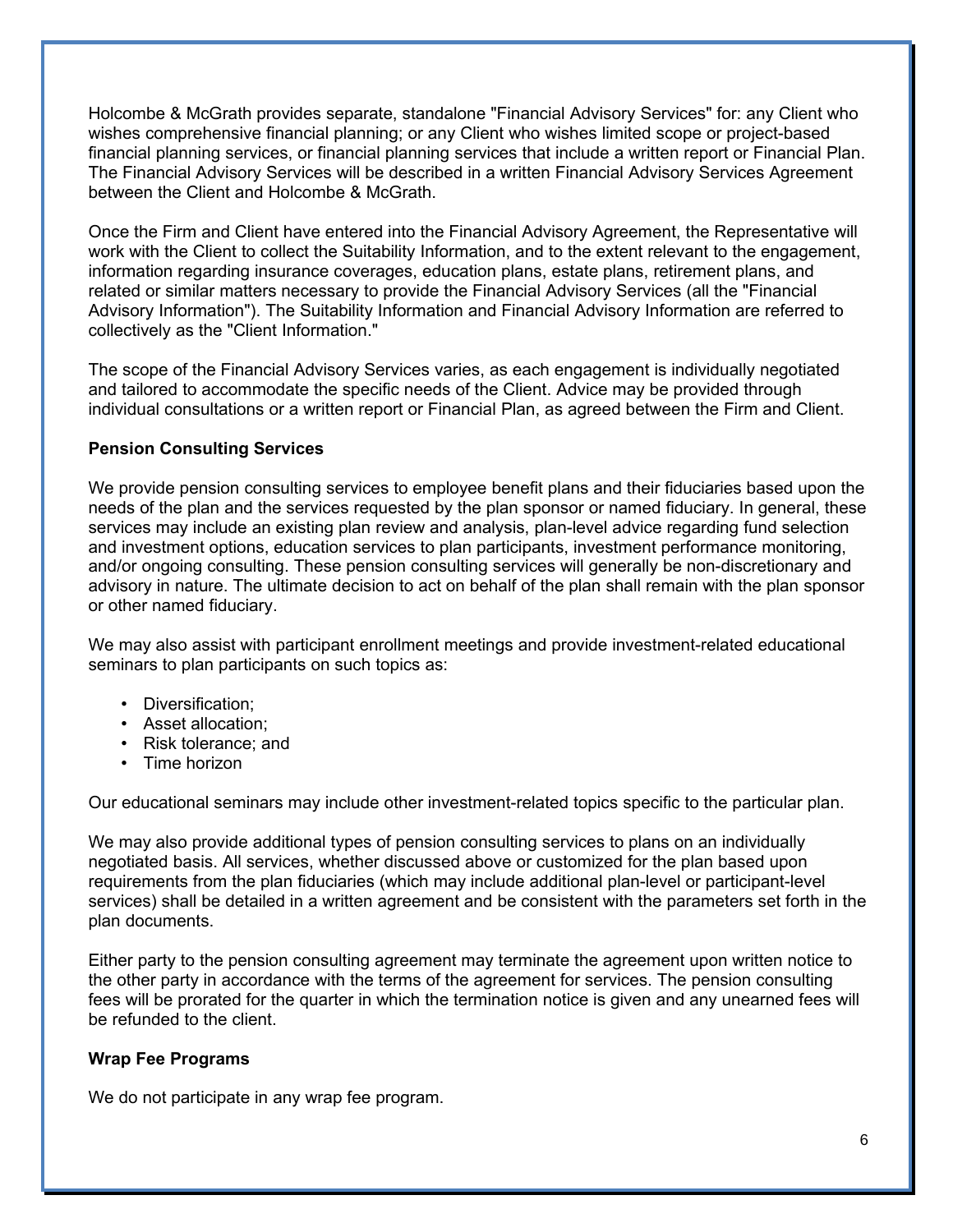### **Types of Investments**

We may advise you on various types of investments based on your stated goals and objectives. We may also provide advice on any type of investment held in your portfolio at the inception of our advisory relationship.

Since our investment strategies and advice are based on each client's specific financial situation, the investment advice we provide to you may be different or conflicting with the advice we give to other clients regarding the same security or investment.

### **IRA Rollover Recommendations**

Effective December 20, 2021 (or such later date as the US Department of Labor ("DOL") Field Assistance Bulletin 2018-02 ceases to be in effect), for purposes of complying with the DOL's Prohibited Transaction Exemption 2020-02 ("PTE 2020-02") where applicable, we are providing the following acknowledgment to you.

When we provide investment advice to you regarding your retirement plan account or individual retirement account, we are fiduciaries within the meaning of Title I of the Employee Retirement Income Security Act and/or the Internal Revenue Code, as applicable, which are laws governing retirement accounts. The way we make money creates some conflicts with your interests, so we operate under a special rule that requires us to act in your best interest and not put our interest ahead of yours. Under this special rule's provisions, we must:

- Meet a professional standard of care when making investment recommendations (give prudent advice);
- Never put our financial interests ahead of yours when making recommendations (give loyal advice);
- Avoid misleading statements about conflicts of interest, fees, and investments;
- Follow policies and procedures designed to ensure that we give advice that is in your best interest;
- Charge no more than is reasonable for our services; and
- Give you basic information about conflicts of interest.

We benefit financially from the rollover of your assets from a retirement account to an account that we manage or provide investment advice, because the assets increase our assets under management and, in turn, our advisory fees. As a fiduciary, we only recommend a rollover when we believe it is in your best interest.

### **Assets Under Management**

As of December 31, 2021, we provide continuous management services for \$116,533,595 in client assets on a discretionary basis, and \$0 in client assets on a non-discretionary basis.

## **Item 5 Fees and Compensation**

### **Portfolio Management Services**

Our annual fee for portfolio management services is equal to 1% of the market value of your assets under our management. Assets in each of your account(s) are included in the fee assessment unless specifically identified in writing for exclusion.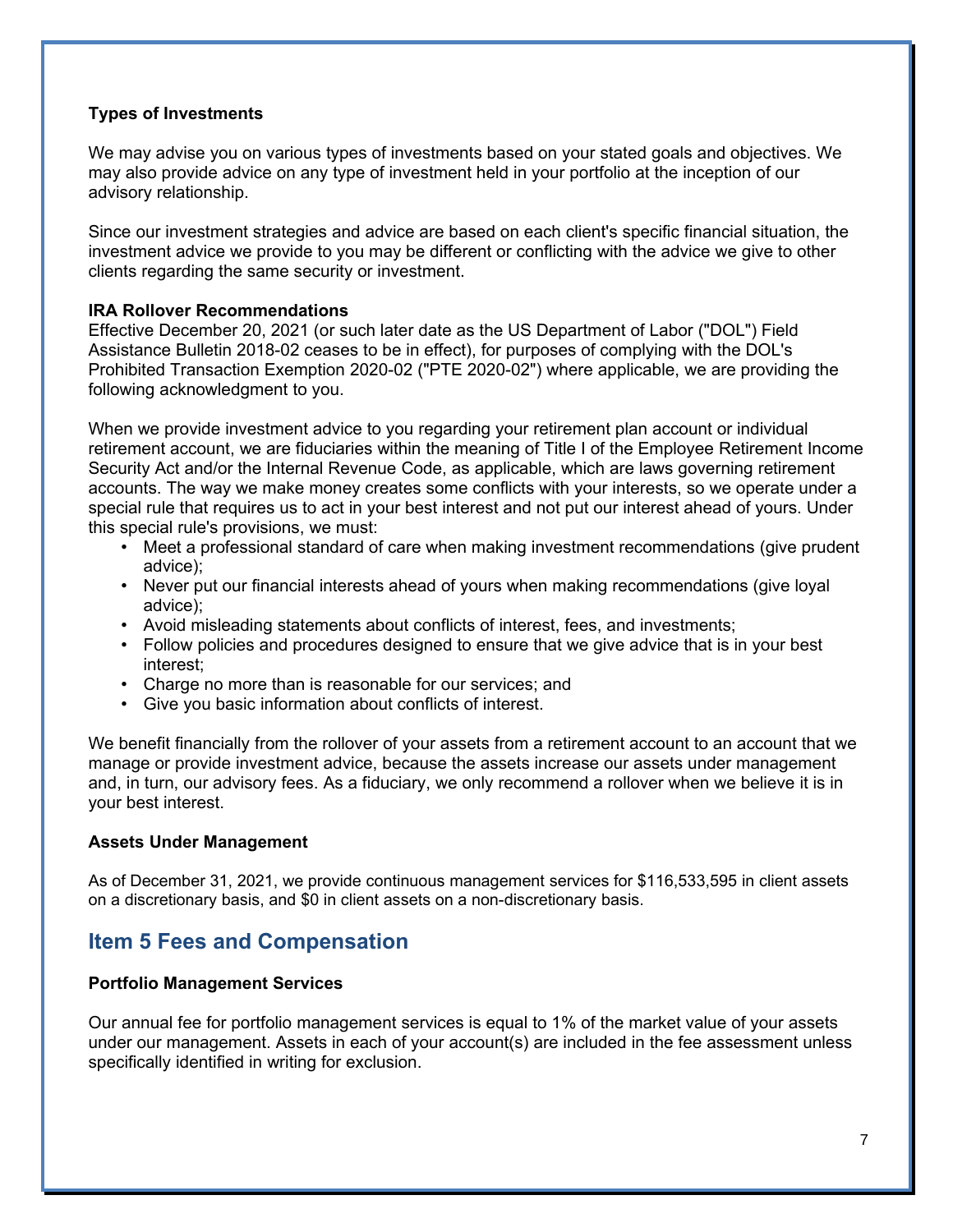Our annual portfolio management fee is billed and payable, quarterly in arrears, based on the balance at end of billing period.

If the portfolio management agreement is executed at any time other than the first day of a calendar quarter, our fees will apply on a pro rata basis, which means that the advisory fee is payable in proportion to the number of days in the quarter for which you are a client. Our advisory fee is negotiable, depending on individual client circumstances.

You may terminate the portfolio management agreement upon Written notice. You will incur a pro rata charge for services rendered prior to the termination of the portfolio management agreement, which means you will incur advisory fees only in proportion to the number of days in the quarter for which you are a client. If you have pre-paid advisory fees that we have not yet earned, you will receive a prorated refund of those fees.

All Management Fees are calculated and paid in arrears on a quarterly basis, using the aggregate value of all accounts comprising the Account, as of the Valuation Date (as defined below) for such billing quarter (the "Account Value"). Each billing quarter will be three (3) months in length and each shall begin on the first day following the end of the previous billing quarter; provided, any partial billing quarter shall be prorated based on the number of days this Agreement was in effect. Holcombe & McGrath shall have discretion on the beginning date of the initial billing quarter, to improve efficiency and administrative convenience.

Holcombe & McGrath will be compensated through the Management Fees, which will be calculated based on the Account Value, Account Type, Asset-Based Fee Rate, and Hourly-Based Fee Rate (if any) shown in the following Management Fee Table.

Except as provided below, quarterly billing periods and Account Values shall be determined by reference to the close of period asset valuations and the reporting or statement periods of the Custodian of the Account (the "Valuation Date"). If at any time a period for which we calculate Management Fees is different from a Custodian's reporting or statement period, we may adjust our calculation period so that the Valuation Date corresponds to the custodian's reporting or statement period, as we shall select on a consistent basis for each Custodian.

Management Fees differ depending on whether the "Account Type" is Standard Account or Small Account, as determined as of the Valuation Date for each billing quarter; provided, for the initial billing quarter, the determination Account Type is made by mutual agreement between Holcombe & McGrath and Client upon entering into this Agreement based on the good faith expected Account Value as of the end of the initial billing quarter. A Standard Account refers to an Account whose Account Value (the aggregate of all Accounts) meets or exceeds the Minimum Account Size as of the Valuation Date for a billing quarter; Small Account refers to an Account whose Account Value is less than the Minimum Account Size as of the Valuation Date for a billing quarter.

For purposes of fee billing, the "Minimum Account Size" is \$500,000. Determination of whether an Account is a Standard Account or Small Account is recalculated as of the Valuation Date for each billing quarter, except the initial quarter, as discussed above.

Management Fees are redetermined each billing quarter based on whether the Account Type is determined to be Standard Account or Small Account for such quarter, and if relevant, the Account Value as of the Valuation Date; provided, for the initial billing quarter, Account Type will be based on the mutual agreement of Holcombe & McGrath and Client.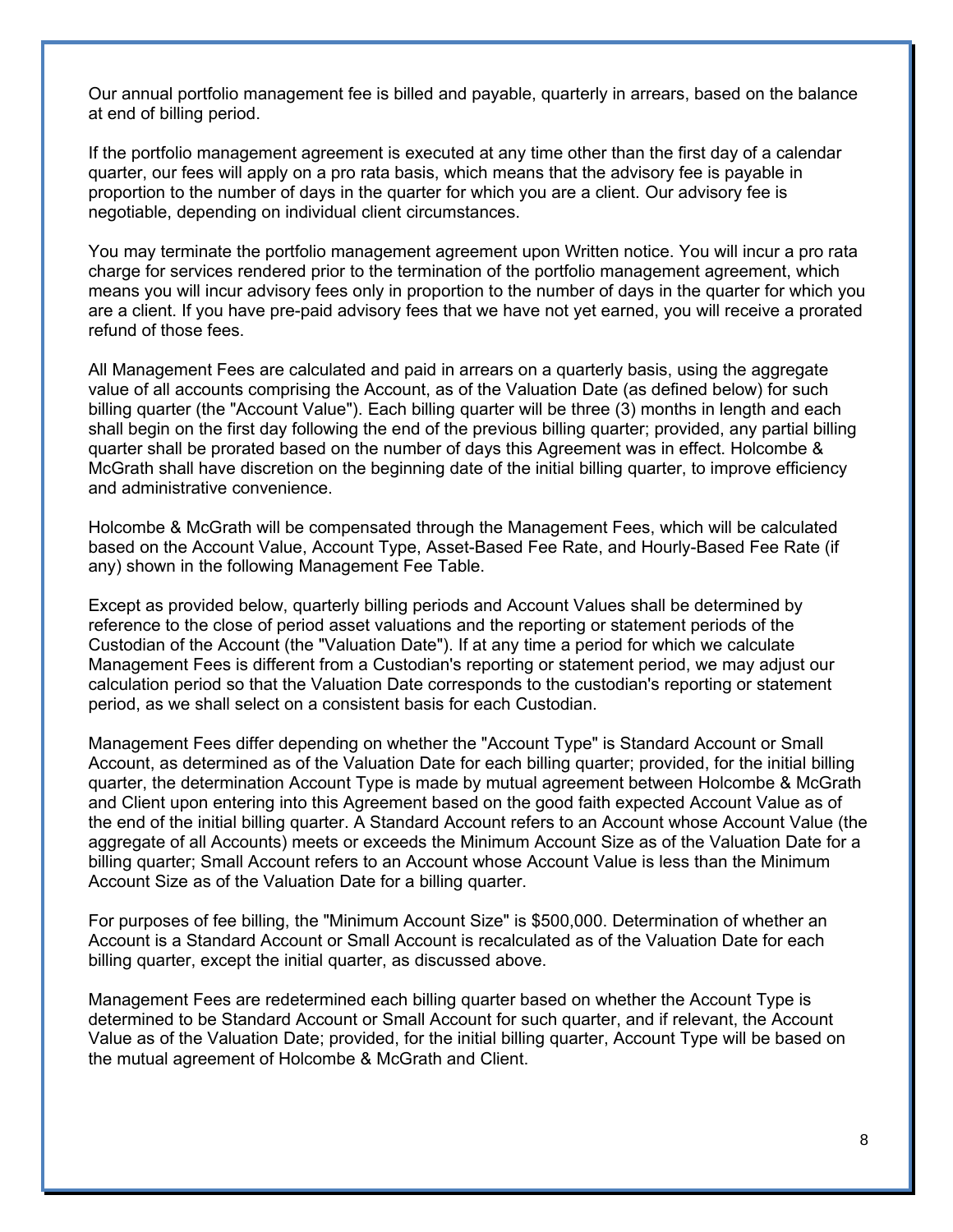| <b>MANAGEMENT FEE TABLE</b>       |                      |                                                         |                                                |  |
|-----------------------------------|----------------------|---------------------------------------------------------|------------------------------------------------|--|
| <b>Account Value Account Type</b> |                      | <b>Maximum Asset-Based Quarterly</b><br><b>Fee Rate</b> | <b>Maximum Hourly-Based</b><br><b>Fee Rate</b> |  |
| \$500,000 or<br>Greater           | Standard<br>Account  | 0.250% of Account Value                                 | Not Applicable                                 |  |
| Less than<br>\$500,000            | <b>Small Account</b> | 0.250% of Account Value (up to<br>1.00% annualized)     | \$200 per hour                                 |  |

Clients who have agreements for Management Services executed prior to December 2016 will retain their existing fee agreements.

When calculating Management Fees, the following shall apply:

- For each billing quarter the Account qualifies as a Standard Account, Management Fees will be comprised only of Asset-Based Fees, based on the Asset-Based Quarterly Fee Rate for Standard Accounts shown in the Management Fee Table; and
- For each billing quarter the Account is a Small Account, Management Fees will be comprised of:
	- Asset-Based Fees, based on the Asset-Based Quarterly Fee Rate for Small Accounts shown in the Management Fee Table; plus,
	- If an Hourly-Based Fee Rate has been provided in the Management Fee Table, additional Hourly-Based Fees, calculated pursuant to the Management Agreement, for all Services provided the Representative pursuant to this Agreement during such billing quarter.

Management Fees shall be calculated on the basis of the actual number of days in a billing quarter (or part thereof) the Management Agreement is in effect. Management Fees will be due and payable immediately following the end of the billing quarter. Management Fees are not charged on the basis of a share of capital gains upon or capital appreciation of the funds or any portion of the funds of a Client.

## **Additional Fees & Expenses**

The Management Fees are separate and distinct from a number of other expenses that Accounts will incur, including, Brokerage and Investment Expenses, Investment Company Expenses, and Custodial Expenses.

As used in this Brochure, the term "Brokerage and Investment Expenses" refers to the following:

sales charges, commissions, other transaction charges, and mark-ups/downs imposed by brokers or dealers (including the custodian) who execute securities transactions for an Account on an agency or principal basis; transfer or other taxes, exchange fees, service and handling fees, electronic fund or wire transfer fees, postage and delivery expenses; costs of cash management services (including for "sweep" arrangements with 8 | P a g e respect to idle cash into bank deposit accounts or money market mutual fund accounts), and direct and indirect fees for other financial or investment services provided by brokers or custodians.

As used in this Brochure, the term "Investment Company Expenses" refers to the following:

internal management fees, operating costs, and investment expenses deducted by mutual funds, money market funds, ETF's, and UIT's (each referred to as a "fund") from their assets to operate the fund. These internal expenses also include recordkeeping fees, and transfer and sub-transfer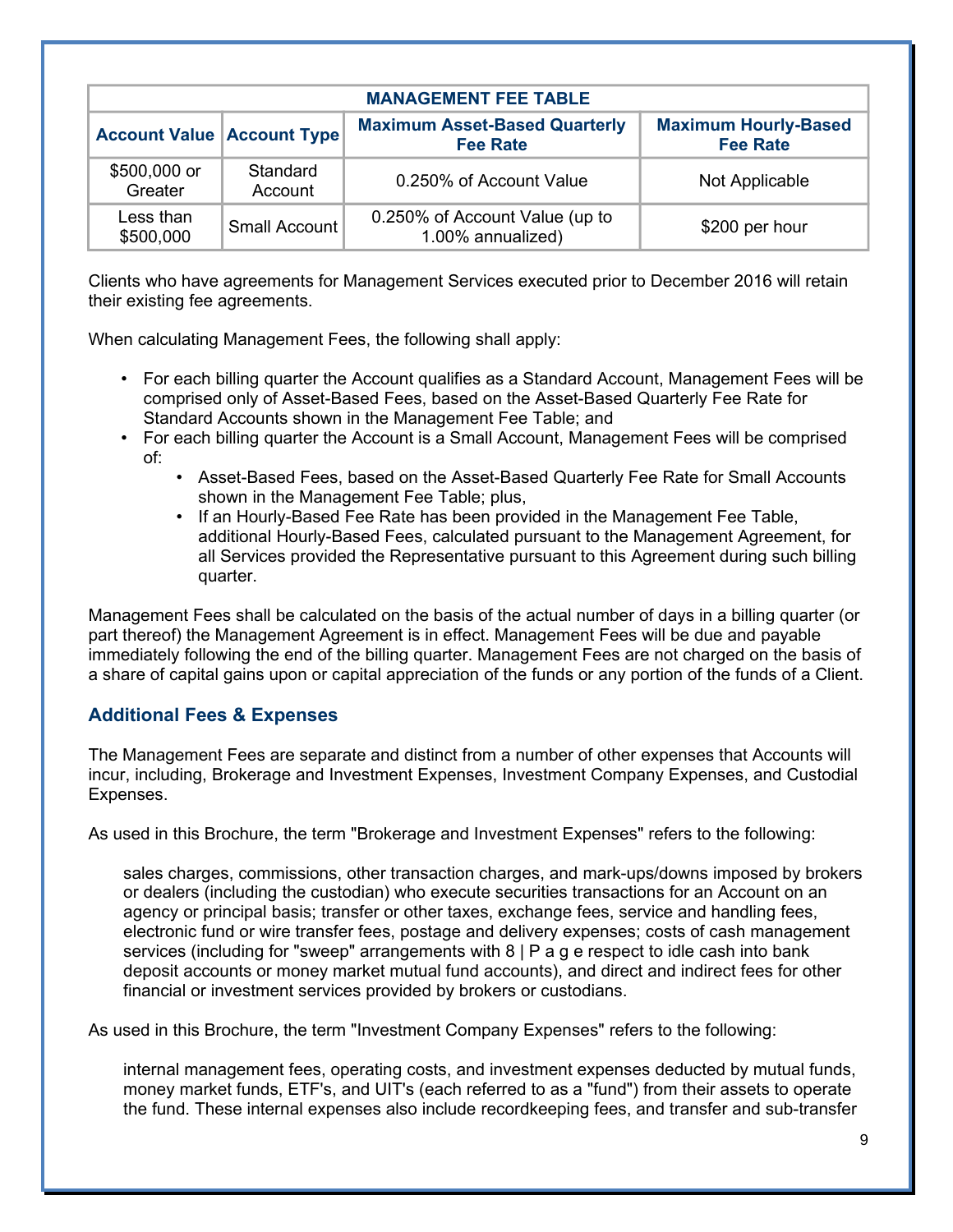agent fees, among others. All of these amounts represent indirect expenses that are charged to the fund's shareholders. Mutual funds may also impose an early redemption fee if shares are redeemed within a short time period, usually within 180 days from the date of purchase. The redemption fee is generally two percent or less.

As used in this Brochure, the term "Custodial Expenses" refers to the following:

the costs Clients must pay for services provided by their Custodian for: (1) arranging for the receipt and delivery of securities that are purchased, sold, borrowed or loaned for the Account; (2) making and receiving payments with respect to Account transactions and securities; (3) maintaining custody of Account securities; and (4) maintaining custody of cash, receiving dividends, and processing exchanges, distributions, and rights accruing to the Client's account. The Custodian may be compensated through commissions or other transaction-based fees for securities transactions executed through the custodian (or its affiliates) or by asset-based fees for investments settled into the custodian's accounts, or both. The specific fees and terms of each custodian's services are described in the Client's separate agreement with the Custodian.

Holcombe & McGrath does not receive any of the Brokerage and Investment Expenses, Investment Company Expenses, or Custodial Expenses. For more information on our brokerage practices, please refer to Item 12 of this Brochure.

### **Financial Advisory Fees**

We will not require prepayment of a fee more than six months in advance and in excess of \$1,200.

You may terminate the financial planning agreement upon Written notice to our firm. If you have prepaid financial planning fees that we have not yet earned, you will receive a prorated refund of those fees. If financial planning fees are payable in arrears, you will be responsible for a prorated fee based on services performed prior to termination of the financial planning agreement.

For Financial Advisory Services, Holcombe & McGrath will be compensated through the Financial Advisory Fees, which are calculated based on the Financial Advisory Fee Rate, provided in the Fee Schedule in the Client's Financial Advisory Agreement, based on minimum 15-minute increments for Services provided.

We charge a negotiable hourly Financial Advisory Fee Rate, up to \$200 on an hourly basis, based on minimum 15-minute increments, depending on the scope and complexity of the engagement. Client will be charged for all services, including, but not limited to, administrative work and communication with other professionals on the Clients' behalf. The specific fee arrangement will be described in the Client's Financial Advisory Agreement.

For engagements estimated to require more than 8 billable hours, the Representative will provide the Client with the Representative's good faith "Estimate" of the "Total Hours" for which the Client will be billed for the Services, within a range of 10%. Client will acknowledge in the Financial Advisory Agreement that Client understands that the "Estimated Total Hours" represents the Representative's good faith estimate of the "Total Billable Hours" for the Holcombe & McGrath to complete the Services, within a range of 10%. If at any time the Representative determines the Total Hours for which the Client will be billed will be more than 10% over the current Estimate, the Representative will notify the Client of the situation. Client may (i) authorize Representative to continue further Services upon agreement to an increase of the Estimate, (ii) accept the Services performed to date upon payment of the Financial Advisory Fees for such Services performed, and terminate the Financial Advisory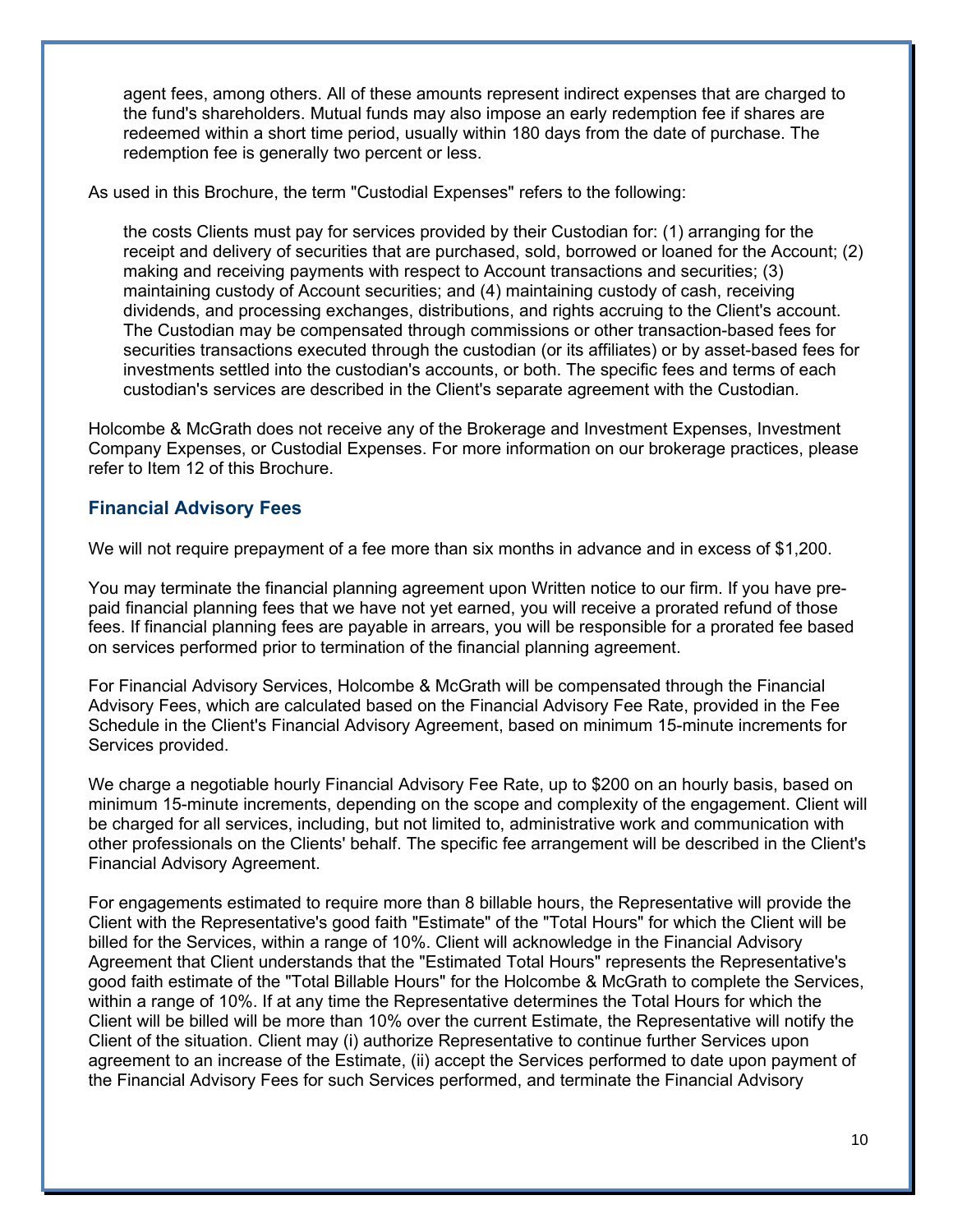Agreement, or (iii) terminate the Financial Advisory Agreement, without receiving any of the Services, and have no obligation for any amount due to Holcombe & McGrath under the Financial Advisory Agreement. With any increase in the Estimate, these same procedures shall apply.

Financial Advisory Fees become immediately due upon completion of the agreed Services. Unless otherwise specified in the Financial Advisory Agreement, Client will be billed directly for the Financial Advisory Fees, which Client agrees to pay within ten (10) business days of receiving our invoice; provided, with Client's written consent, we will bill the Custodian of Client's investment account for our Financial Advisory Fees, and the Custodian will be authorized to pay our Financial Advisory Fees immediately upon receipt of our invoice, without further consent of the Client.

#### **Pension Consulting Services**

Our advisory fees for these customized services will be negotiated with the plan sponsor or named fiduciary on a case-by-case basis.

You may terminate the pension consulting services agreement upon Written notice to our firm. You will incur a pro rata charge for services rendered prior to the termination of the agreement, which means you will incur advisory fees only in proportion to the number of days in the quarter for which you are a client. If you have pre-paid advisory fees that we have not yet earned, you will receive a prorated refund of those fees.

### **Additional Fees and Expenses**

As part of our investment advisory services to you, we may invest, or recommend that you invest, in mutual funds and exchange traded funds. The fees that you pay to our firm for investment advisory services are separate and distinct from the fees and expenses charged by mutual funds or exchange traded funds (described in each fund's prospectus) to their shareholders. These fees will generally include a management fee and other fund expenses. You will also incur transaction charges and/or brokerage fees when purchasing or selling securities. These charges and fees are typically imposed by the broker-dealer or custodian through whom your account transactions are executed. We do not share in any portion of the brokerage fees/transaction charges imposed by the broker-dealer or custodian. To fully understand the total cost you will incur, you should review all the fees charged by mutual funds, exchange traded funds, our firm, and others. For information on our brokerage practices, refer to the *Brokerage Practices* section of this brochure.

## **General Terms and Conditions**

**Negotiability of Fees and Terms:** Holcombe & McGrath retains the discretion to negotiate fees and other terms on a client-by-client basis. Client facts, circumstances and needs will be considered in determining the fees to be charged and terms of each client agreement, including the complexity and size of the account or amount of assets to be placed under management, anticipated future additional assets, related accounts, portfolio style, account composition, and reports, among other factors. The specific fee will be identified in the client agreement between the Holcombe & McGrath and the Client.

**Termination of Client Agreement:** The Management Agreement and Financial Advisory Agreement may each be terminated by any party, at any time, by written notice to the other parties. **Client may terminate, without penalty, a Management Agreement or Financial Advisory Agreement within**  five business days after entering into either agreement. For terminations occurring more than five business days after entering into either agreement, terminations are handled as follows:

• upon termination of a Management Agreement, Management Fees for the last billing quarter are calculated through the date the notified party receives notice of termination, based on the Account Value as of such date; and we may immediately bill to the custodian, and the custodian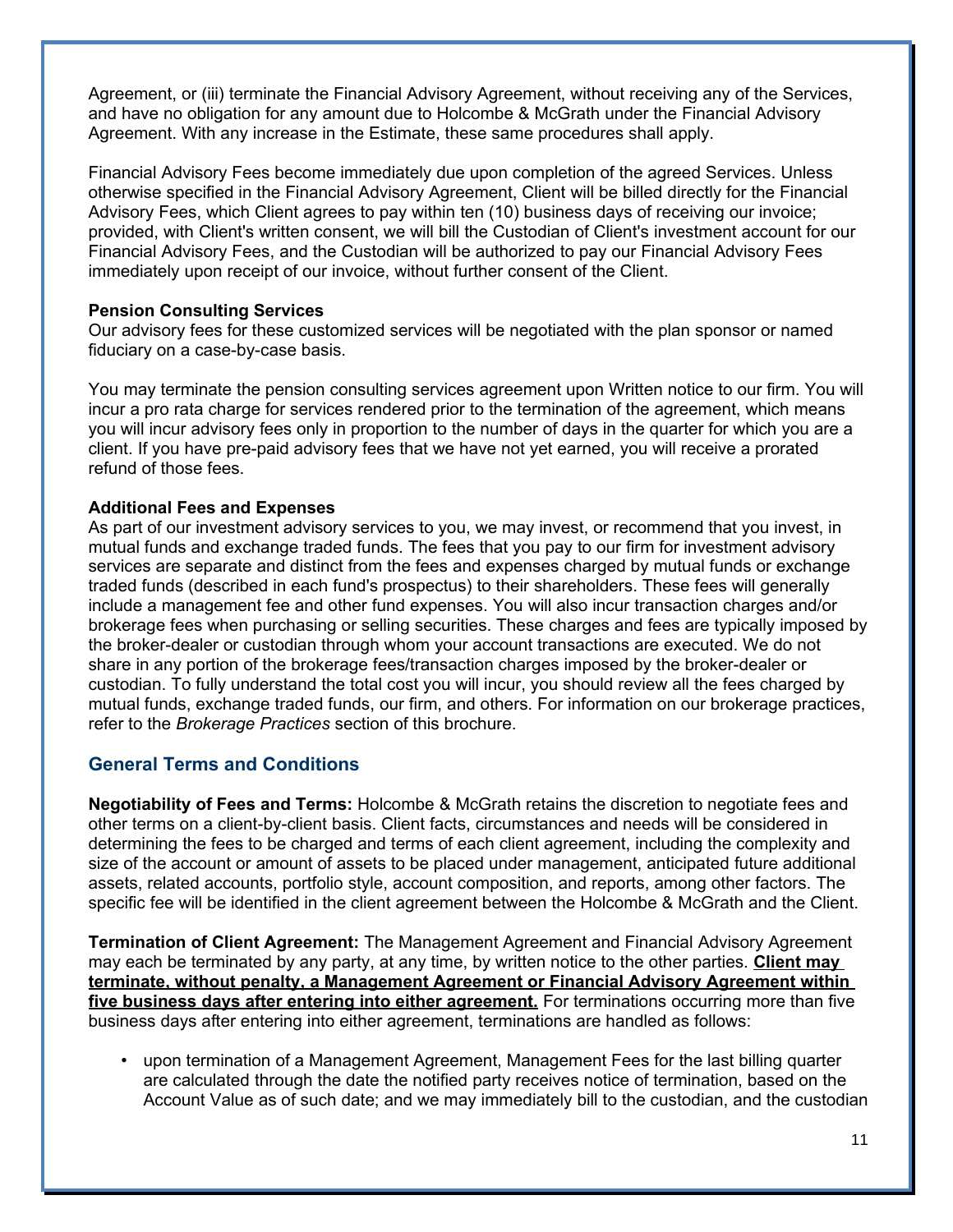may immediately deduct and pay us the Management Fees from the Account;

• prior to completion of the Services, upon termination of a Financial Advisory Agreement, we will determine if Client has indicated whether Client prefers to pay for and receive the services performed through the date of termination, or to terminate the Financial Advisory Agreement without receiving the Financial Advisory Services. If Client chooses the former, we will promptly deliver or provide the Financial Advisory Services, as and to the extent of their then-existing state or condition as of such date, and invoice Client for the fee amount we informed Client would be due. Client agrees to pay any such amount within ten (10) business days of receiving our invoice. We do not accept fees paid in advance. If Client chooses to terminate the Financial Advisory Agreement without receiving the Services or making payment, then the agreement shall end and the parties' mutual obligations shall terminate.

Clients who use Charles Schwab & Co., as their custodian are able to contact Schwab Alliance, 1-800- 515-2157, and request their account be delinked from our Firm. However, this will not terminate the Client's agreement with our Firm; the termination procedures in the Client's agreement with our Firm must still be followed.

After a client agreement has been terminated: Client may be charged commissions, sales charges, and transaction, clearance, settlement, and custodial charges, at prevailing rates, by their custodian and any executing or carrying broker-dealer; Client will be responsible for monitoring all transactions and assets; and Holcombe & McGrath shall not have any further obligation to monitor or make recommendations with respect to the Account or Client's assets.

**Information About Compensation from Other Sources:** At times, it may be necessary for us to recommend and work with other professionals such as accountants, attorneys, mortgage brokers, insurance agents, etc., to meet Client's objectives. Holcombe & McGrath does not receive any referral compensation or any other forms of compensation from any professional to whom Client may be referred or that may be involved in the process.

## **Item 6 Performance-Based Fees and Side-By-Side Management**

We do not accept performance-based fees or participate in side-by-side management. Performancebased fees are fees that are based on a share of a capital gains or capital appreciation of a client's account. Side-by-side management refers to the practice of managing accounts that are charged performance-based fees while at the same time managing accounts that are not charged performancebased fees. Our fees are calculated as described in the *Fees and Compensation* section above, and are not charged on the basis of a share of capital gains upon, or capital appreciation of, the funds in your advisory account.

## **Item 7 Types of Clients**

Holcombe & McGrath provides portfolio management and investment advisory services to high net worth individuals, other individuals, and ERISA qualified retirement savings plans to for-profit and nonprofit organizations.

In general, we do not require a minimum dollar amount to open and maintain an advisory account; however, we have the right to terminate your Account if it falls below a minimum size which, in our sole opinion, is too small to manage effectively.

We will generally impose a higher Management Fee Rate for Accounts under the Minimum Account Size of \$500,000, as described in Item 5, *Fees and Compensation*.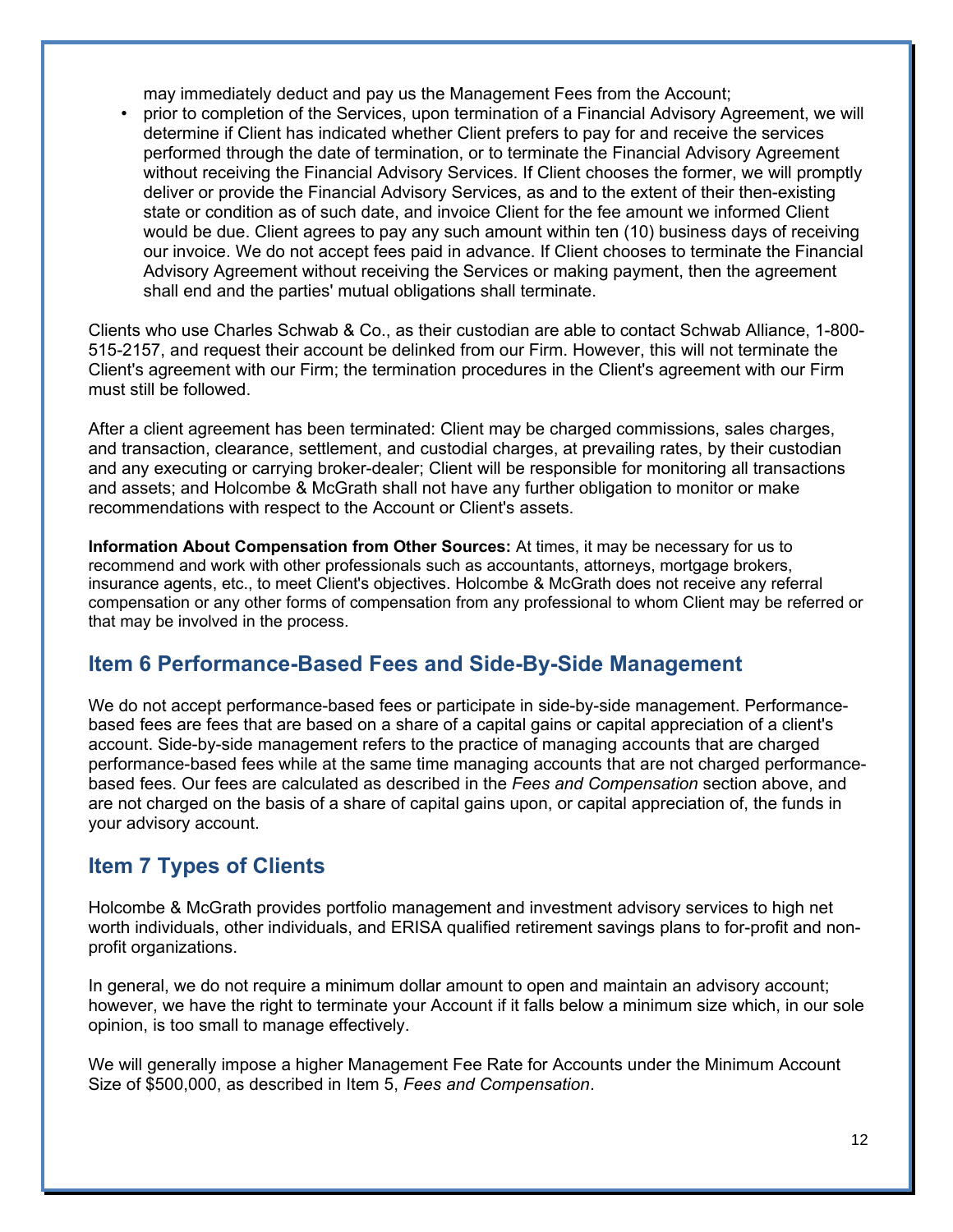## **Item 8 Methods of Analysis, Investment Strategies and Risk of Loss**

#### **Our Methods of Analysis and Investment Strategies**

We may use one or more of the following methods of analysis or investment strategies when providing investment advice to you:

Our investment strategies and advice may vary depending upon each client's specific financial situation. As such, we determine investments and allocations based upon your predefined objectives, risk tolerance, time horizon, financial information, liquidity needs and other various suitability factors. Your restrictions and guidelines may affect the composition of your portfolio. **It is important that you notify us immediately with respect to any material changes to your financial circumstances, including for example, a change in your current or expected income level, tax circumstances, or employment status.**

### **Tax Considerations**

Our strategies and investments may have unique and significant tax implications. However, unless we specifically agree otherwise, and in writing, tax efficiency is not our primary consideration in the management of your assets. Regardless of your account size or any other factors, we strongly recommend that you consult with a tax professional regarding the investing of your assets.

Custodians and broker-dealers must report the cost basis of equities acquired in client accounts. Your custodian will default to the First-In First-Out ("FIFO") accounting method for calculating the cost basis of your investments. You are responsible for contacting your tax advisor to determine if this accounting method is the right choice for you. If your tax advisor believes another accounting method is more advantageous, provide written notice to our firm immediately and we will alert your account custodian of your individually selected accounting method. Decisions about cost basis accounting methods will need to be made before trades settle, as the cost basis method cannot be changed after settlement.

### **Risk of Loss**

Investing in securities involves risk of loss that you should be prepared to bear. We do not represent or guarantee that our services or methods of analysis can or will predict future results, successfully identify market tops or bottoms, or insulate clients from losses due to market corrections or declines. We cannot offer any guarantees or promises that your financial goals and objectives will be met. Past performance is in no way an indication of future performance.

#### **Other Risk Considerations**

When evaluating risk, financial loss may be viewed differently by each client and may depend on many different risks, each of which may affect the probability and magnitude of any potential losses. The following risks may not be all-inclusive, but should be considered carefully by a prospective client before retaining our services.

**Liquidity Risk:** The risk of being unable to sell your investment at a fair price at a given time due to high volatility or lack of active liquid markets. You may receive a lower price or it may not be possible to sell the investment at all.

**Credit Risk:** Credit risk typically applies to debt investments such as corporate, municipal, and sovereign fixed income or bonds. A bond issuing entity can experience a credit event that could impair or erase the value of an issuer's securities held by a client.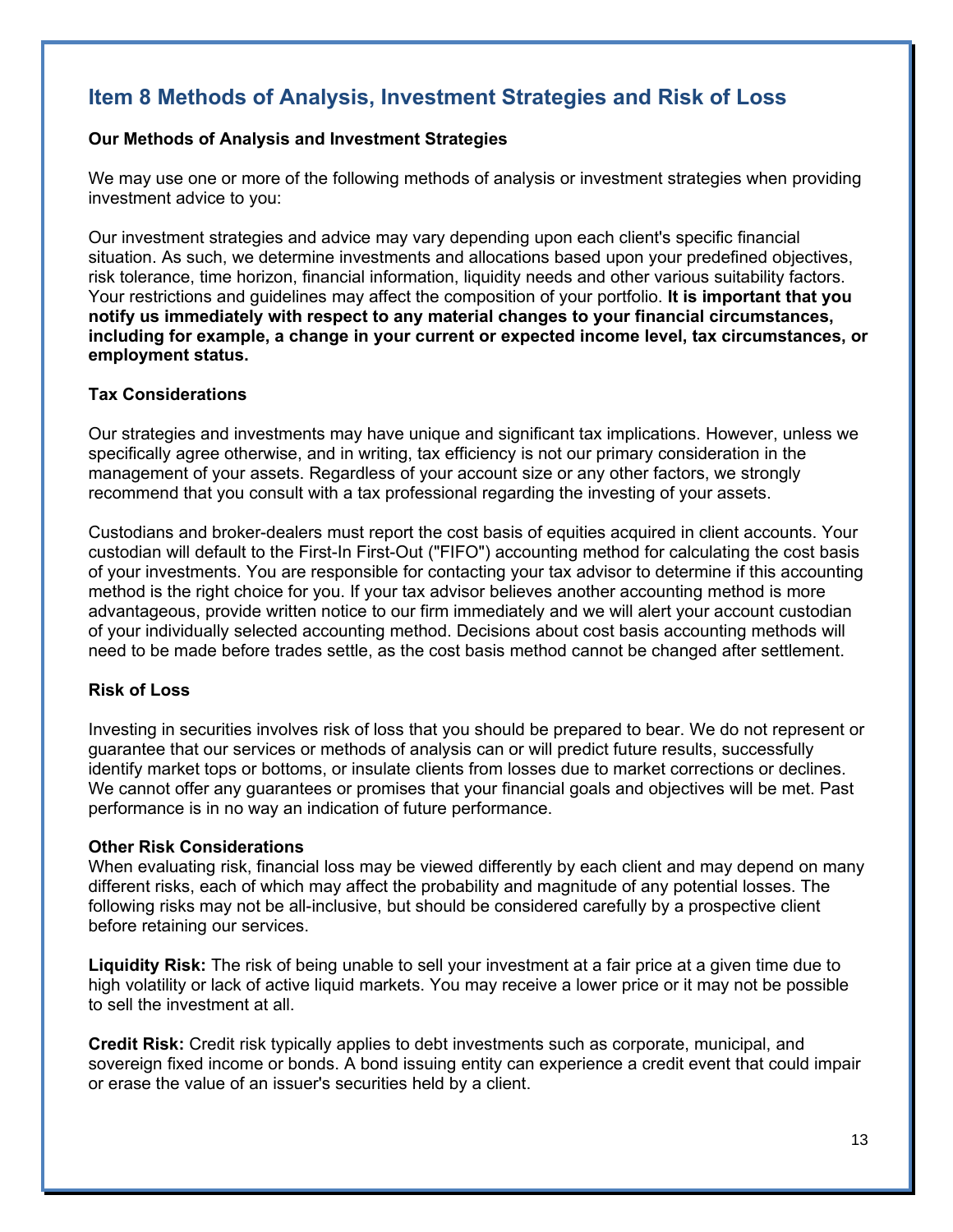**Inflation and Interest Rate Risk:** Security prices and portfolio returns will likely vary in response to changes in inflation and interest rates. Inflation causes the value of future dollars to be worth less and may reduce the purchasing power of a client's future interest payments and principal. Inflation also generally leads to higher interest rates which may cause the value of many types of fixed income investments to decline.

**Horizon and Longevity Risk:** The risk that your investment horizon is shortened because of an unforeseen event, for example, the loss of your job. This may force you to sell investments that you were expecting to hold for the long term. If you must sell at a time that the markets are down, you may lose money. Longevity Risk is the risk of outliving your savings. This risk is particularly relevant for people who are retired, or are nearing retirement.

### **Recommendation of Particular Types of Securities**

We recommend various types of securities and we do not primarily recommend one particular type of security over another since each client has different needs and different tolerance for risk. Each type of security has its own unique set of risks associated with it and it would not be possible to list here all of the specific risks of every type of investment. Even within the same type of investment, risks can vary widely. However, in very general terms, the higher the anticipated return of an investment, the higher the risk of loss associated with the investment. A description of the types of securities we may recommend to you and some of their inherent risks are provided below.

## **Item 9 Disciplinary Information**

We are required to disclose the facts of any legal or disciplinary events that are material to a client's evaluation of our advisory business or the integrity of our management. Our firm or a management person has been involved in the event(s) described below.

In 2016 the North Carolina Securities Division found that McGrath & Associates Inc. (Holcombe & McGrath) had failed to complete an application to register an investment adviser representative with the state. McGrath & Associates Inc. agreed to pay a Settlement amount of \$2,500 to the State of North Carolina.

## **Item 10 Other Financial Industry Activities and Affiliations**

We have not provided information on other financial industry activities and affiliations because we do not have any relationship or arrangement that is material to our advisory business or to our clients with any of the types of entities listed below.

- 1. broker-dealer, municipal securities dealer, or government securities dealer or broker;
- 2. investment company or other pooled investment vehicle (including a mutual fund, closed-end investment company, unit investment trust, private investment company or "hedge fund," and offshore fund);
- 3. other investment adviser or financial planner;
- 4. futures commission merchant, commodity pool operator, or commodity trading adviser;
- 5. banking or thrift institution;
- 6. accountant or accounting firm;
- 7. lawyer or law firm;
- 8. insurance company or agency;
- 9. pension consultant;
- 10.real estate broker or dealer; and/or
- 11.sponsor or syndicator of limited partnerships.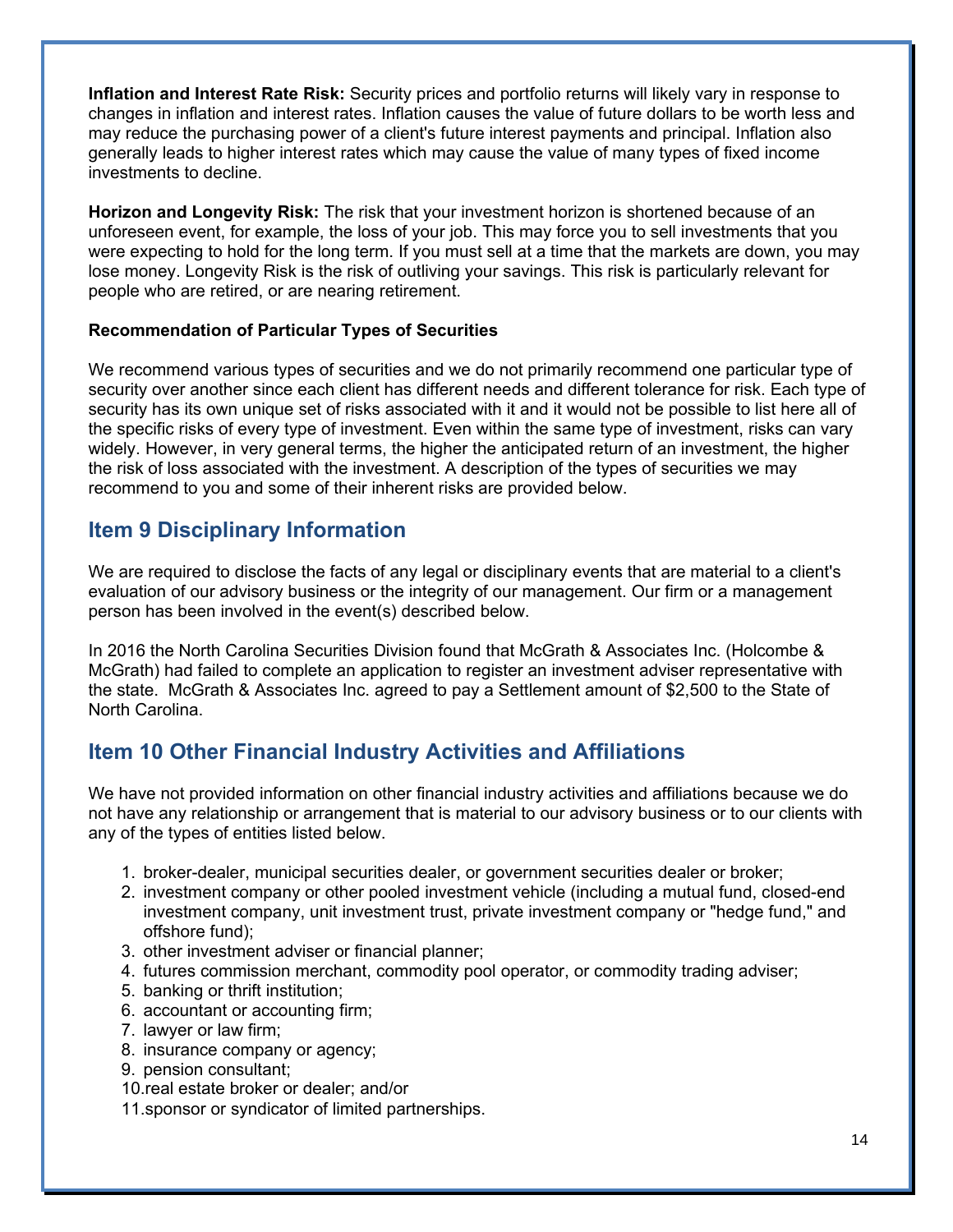## **Item 11 Code of Ethics, Participation or Interest in Client Transactions and Personal Trading**

Holcombe & McGrath principals and employees may purchase for their personal investment accounts any of the investments that the firm recommends to clients. For such purchases, the buyer must follow the same guidelines for investing as dictated by the company policy and procedures manual.

Holcombe & McGrath has adopted the Code of Ethics and Professional Responsibility as defined by the Certified Financial Planner Board of Standards Inc. (CFP Board). Holcombe & McGrath adheres to the seven principles of Integrity, Objectivity, Competence, Fairness, Confidentiality, Professionalism and Diligence to govern its relationship with clients. All supervised persons at Holcombe & McGrath must acknowledge the terms of the Code of Ethics annually, or as amended.

The Code of Ethics is designed to assure that the personal securities transactions, activities and interests of the employees of Holcombe & McGrath will not interfere with (i) making decisions in the best interest of advisory clients and (ii) implementing such decisions while, at the same time, allowing employees to invest for their own accounts. Nonetheless, because the Code of Ethics in some circumstances would permit employees to invest in the same securities as clients, there is a possibility that employees might benefit from market activity by a client in a security held by an employee. Employee trading is continually monitored under the Code of Ethics, and to reasonably prevent conflicts of interest between Holcombe & McGrath and its clients. Clients may request a copy of the Firm's Code of Ethics by contacting Nicole Johnson at (828)-252-8228 or Nicole@holmcg.com.

## **Item 12 Brokerage Practices**

We recommend the brokerage and custodial services of Charles Schwab & Co. (whether one or more "Custodian"). Your assets must be maintained in an account at a "qualified custodian," generally a broker-dealer or bank. In recognition of the value of the services the Custodian provides, you may pay higher commissions and/or trading costs than those that may be available elsewhere. Our selection of custodian is based on many factors, including the level of services provided, the custodian's financial stability, and the cost of services provided by the custodian to our clients, which includes the yield on cash sweep choices, commissions, custody fees and other fees or expenses.

We seek to recommend a custodian/broker that will hold your assets and execute transactions on terms that are, overall, the most favorable compared to other available providers and their services. We consider various factors, including:

- Capability to buy and sell securities for your account itself or to facilitate such services.
- The likelihood that your trades will be executed.
- Availability of investment research and tools.
- Overall quality of services.
- Competitiveness of price.
- Reputation, financial strength, and stability.
- Existing relationship with our firm and our other clients.

Schwab provides clients of Holcombe & McGrath with reduced trading fees, online-access to their accounts and a well-staffed, United States based customer service department available via telephone. In addition, Schwab waives all account custody fees for advisory clients. While Holcombe & McGrath does not have any formal soft dollar arrangements, as a direct benefit to Holcombe & McGrath employees, Schwab provides third- party and proprietary research on securities and online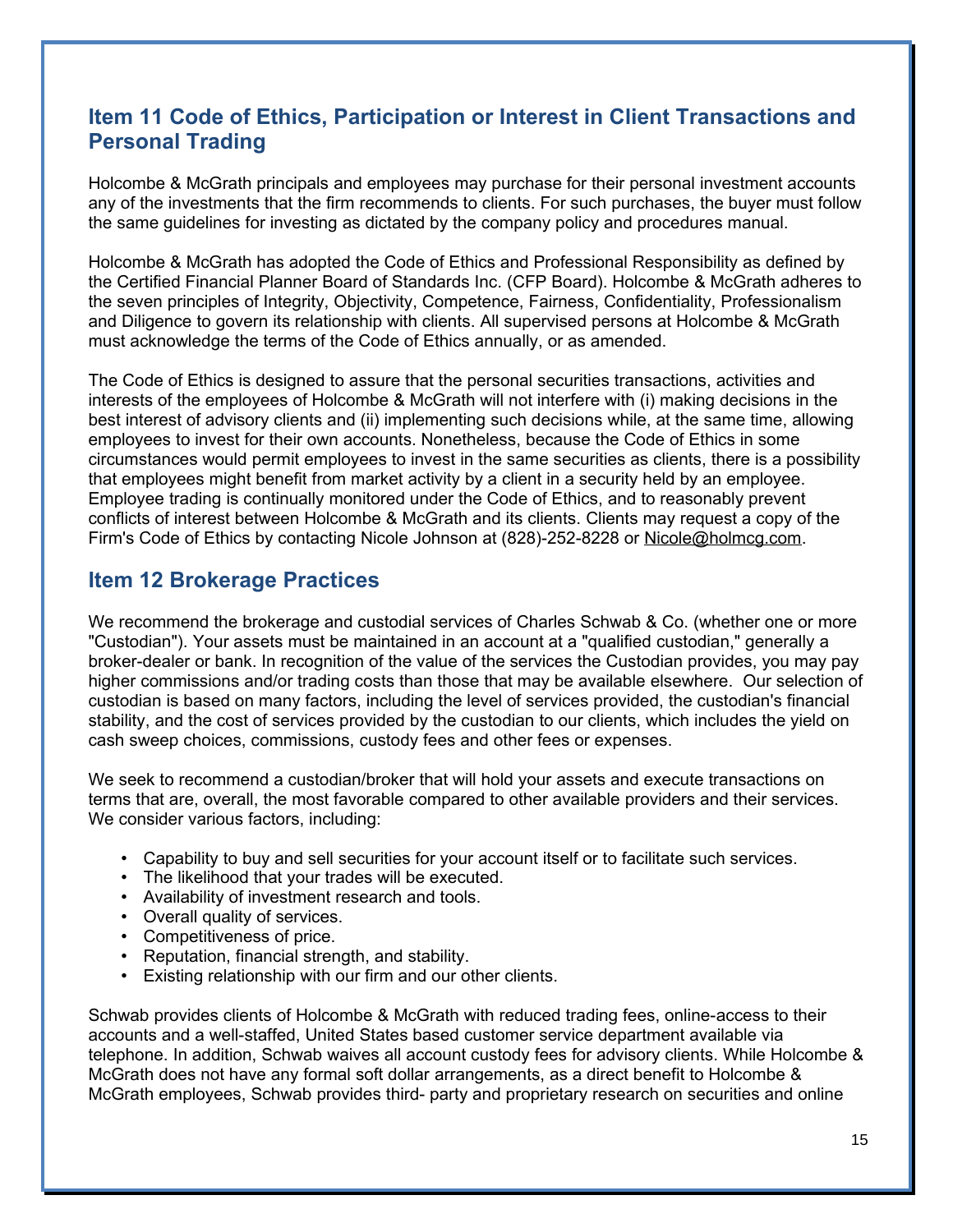instructional webcasts for continuing education purposes. Clients should be aware, however, that the receipt of economic benefits by Holcombe & McGrath creates a conflict of interest and may indirectly influence the firm's recommendation of Charles Schwab & Co. for custody and brokerage services. Further, while there may be an incentive for Holcombe & McGrath to use Schwab as custodian, other broker-dealer custodians under consideration offered similar benefits with comparable trading fees.

Some clients may have a pre-existing relationship with a broker and will instruct Holcombe & McGrath to execute all transactions through that broker. In such cases, it should be understood that Holcombe & McGrath may not have authority to negotiate commissions or obtain volume discounts and best execution may not be achieved. When the client chooses the broker, there may be a disparity between the commissions a client pays and those paid by clients who do not direct us to use a broker or those clients who direct us to use different brokers.

#### **Research and Other Soft Dollar Benefits**

In selecting or recommending a broker-dealer, we will consider the value of research and additional brokerage products and services a broker-dealer has provided or will provide to our clients and our firm. Receipt of these additional brokerage products and services are considered to have been paid for with "soft dollars." Because such services could be considered to provide a benefit to our firm, we have a conflict of interest in directing your brokerage business. We could receive benefits by selecting a particular broker-dealer to execute your transactions, and the transaction compensation charged by that broker-dealer might not be the lowest compensation we might otherwise be able to negotiate.

Products and services that we may receive from broker-dealers may consist of research data and analyses, financial publications, recommendations, or other information about particular companies and industries (through research reports and otherwise), and other products or services (e.g., software and data bases) that provide lawful and appropriate assistance to our firm in the performance of our investment decision-making responsibilities. Consistent with applicable rules, brokerage products and services consist primarily of computer services and software that permit our firm to effect securities transactions and perform functions incidental to transaction execution. We use such products and services in our general investment decision making, not just for those accounts for which commissions may be considered to have been used to pay for the products or services.

The test for determining whether a service, product or benefit obtained from or at the expense of a broker constitutes "research" under this definition is whether the service, product, or benefit assists our firm in investment decision-making for discretionary client accounts. Services, products, or benefits that do not assist in investment decision-making for discretionary client accounts do not qualify as "research." Also, services, products or benefits that are used in part for investment decision-making for discretionary client accounts and in part for other purposes (such as accounting, corporate administration, recordkeeping, performance attribution analysis, client reporting, or investment decision-making for the firm's own investment accounts) constitute "research" only to the extent that they are used in investment decision-making for discretionary client accounts.

Before placing orders with a particular broker-dealer, we determine that the commissions to be paid are reasonable in relation to the value of all the brokerage and research products and services provided by that broker-dealer. In some cases, the commissions charged by a particular broker for a particular transaction or set of transactions may be greater than the amounts charged by another broker-dealer that did not provide research services or products.

We do not exclude a broker-dealer from receiving business simply because the broker-dealer does not provide our firm with soft dollar research products and services. However, we may not be willing to pay the same commission to such broker-dealer as we would have paid had the broker-dealer provided such products and services.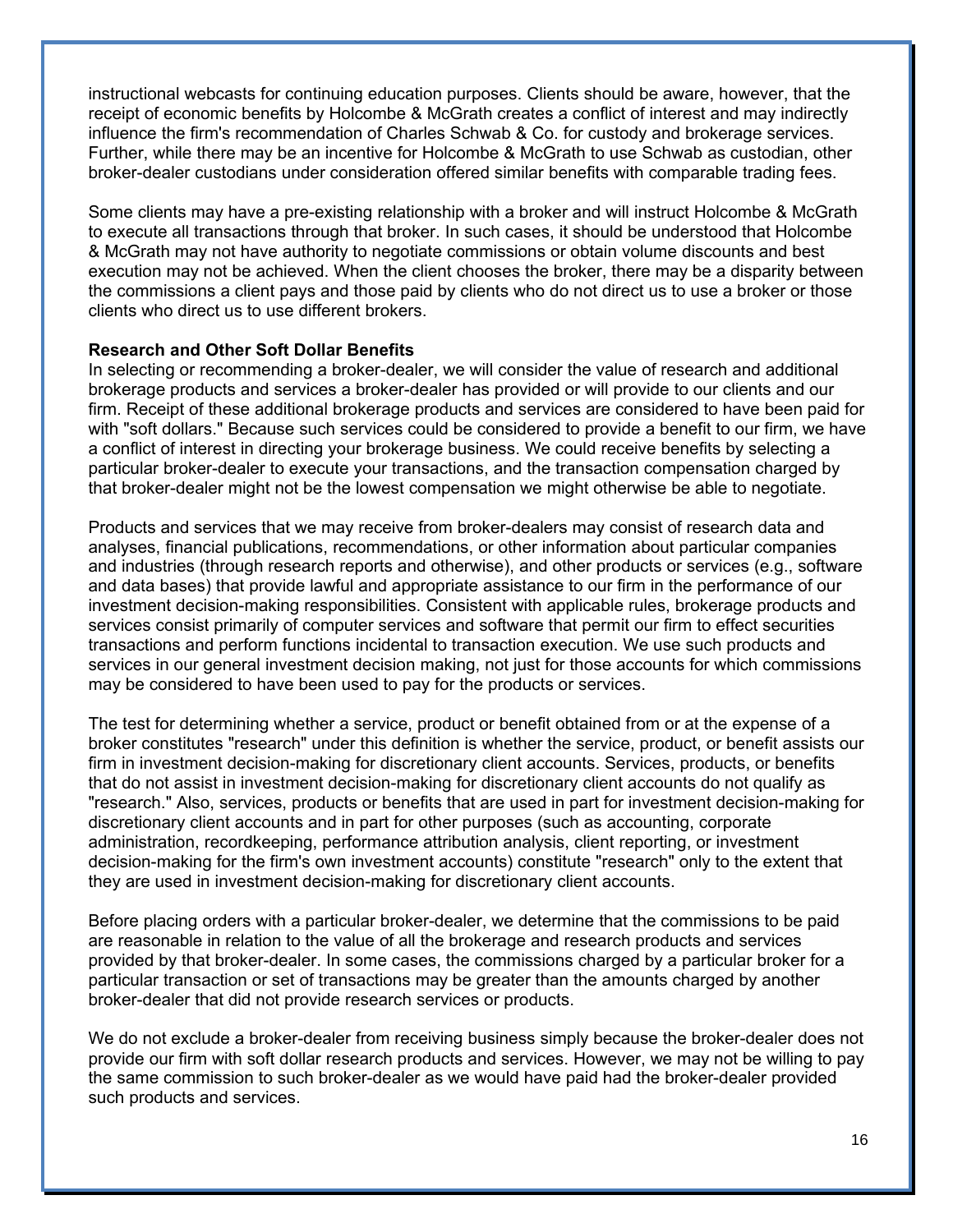The products and services we receive from broker-dealers will generally be used in servicing all of our clients' accounts. Our use of these products and services will not be limited to the accounts that paid commissions to the broker-dealer for such products and services. In addition, we may not allocate soft dollar benefits to your accounts proportionately to the soft dollar credits the accounts generate. As part of our fiduciary duties to you, we endeavor at all times to put your interests first. You should be aware that the receipt of economic benefits by our firm is considered to create a conflict of interest.

We have instituted certain procedures governing soft dollar relationships including preparation of a brokerage allocation budget, mandated reporting of soft dollar irregularities, annual evaluation of soft dollar relationships, and an annual review of our brochure to ensure adequate disclosures of conflicts of interest regarding our soft dollar relationships.

#### **Economic Benefits**

As a registered investment adviser, we have access to the institutional platform of your account custodian. As such, we will also have access to research products and services from your account custodian and/or other brokerage firm. These products are in addition to any benefits or research we pay for with soft dollars, and may include financial publications, information about particular companies and industries, research software, and other products or services that provide lawful and appropriate assistance to our firm in the performance of our investment decision-making responsibilities. Such research products and services are provided to all investment advisers that utilize the institutional services platforms of these firms, and are not considered to be paid for with soft dollars. However, you should be aware that the commissions charged by a particular broker for a particular transaction or set of transactions may be greater than the amounts another broker who did not provide research services or products might charge.

#### **Brokerage for Client Referrals**

We do not receive client referrals from broker-dealers in exchange for cash or other compensation, such as brokerage services or research.

#### **Directed Brokerage**

We routinely require that you direct our firm to execute transactions through Schwab. As such, we may be unable to achieve the most favorable execution of your transactions and you may pay higher brokerage commissions than you might otherwise pay through another broker-dealer that offers the same types of services. Not all advisers require their clients to direct brokerage.

#### **Aggregated Trades**

We do not combine multiple orders for shares of the same securities purchased for advisory accounts we manage (the practice of combining multiple orders for shares of the same securities is commonly referred to as "aggregated trading"). Accordingly, you may pay different prices for the same securities transactions than other clients pay. Furthermore, we may not be able to buy and sell the same quantities of securities for you and you may pay higher commissions, fees, and/or transaction costs than other clients.

## **Trade Errors**

It is our firm's policy for clients to be made whole following a trade error. However, the custodian of the client's account has adopted separate policies that differ from ours and which will control in virtually all situations. Charles Schwab & Co.'s trade error policy provides that if correction of a trade error results in an investment gain, the gain will remain in the client's account unless (i) the same error involved other client account(s) that should have received the gain, (ii) it is not permissible for the client to retain the gain, or (iii) Schwab confers with the client and the client decides to forego the gain. If the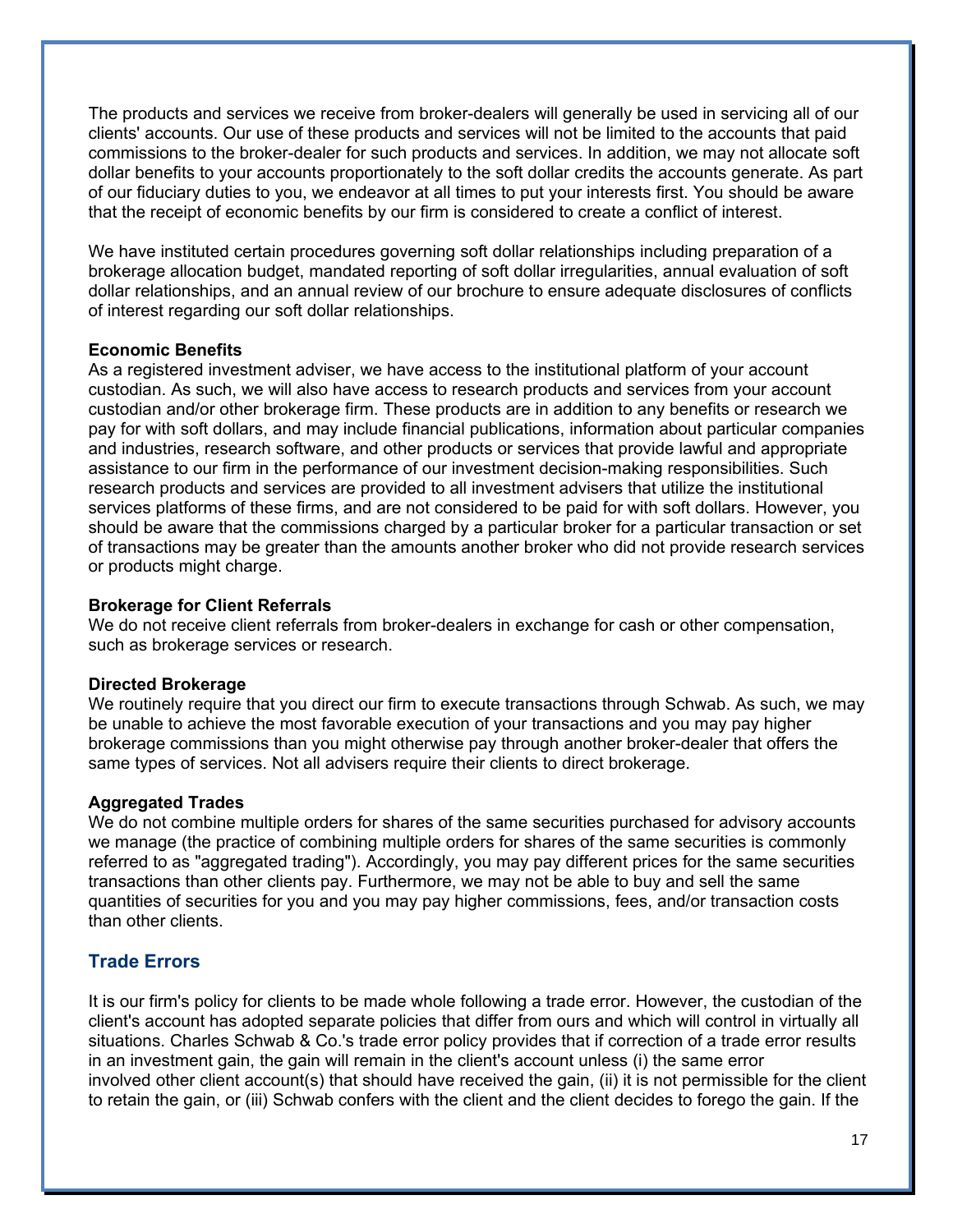gain does not remain in the client's account and Schwab is the custodian, Schwab will donate the amount of any gain of \$100 and over to charity. Losses greater than \$100 will be paid by our firm, as the client's adviser.

In all cases of gains or losses under \$100, Schwab will pay the loss and retain any gain (if such gain is not retained in the client account) to minimize and offset its administrative time and expense. Generally, if related trade errors result in both gains and losses in the clients account, they may be netted.

## **Item 13 Review of Accounts**

#### **Investment Management**

Reviews of Client accounts are conducted by Susan L. McGrath, firm principal, and Robert E. Baschnagel, Financial Advisor.

We will monitor your accounts on an ongoing basis and will conduct account reviews at least annually, to ensure the advisory services provided to you are consistent with your investment needs and objectives. Additional reviews may be conducted based on various circumstances, including, but not limited to:

- contributions and withdrawals;
- year-end tax planning;
- market moving events;
- security specific events; and/or
- changes in your risk/return objectives.

The individuals conducting reviews may vary from time to time, as personnel join or leave our firm.

We will provide you with additional or regular written reports in conjunction with account reviews. Reports we provide to you will contain relevant account and/or market-related information such as an inventory of account holdings and account performance, etc. You will receive trade confirmations and monthly or quarterly statements from your account custodian(s).

Clients are provided with a statement at least quarterly from custodian Charles Schwab & Co., Inc. showing the dollar value of all assets in each account at the beginning of the quarter and the last day of the quarter. These Schwab statements also provide details for any transaction that took place in the client's account during that time period. In addition, Holcombe & McGrath provides a quarterly performance report showing the percent increase or decrease in client assets both year- to-date and from the initial date of management by Holcombe & McGrath to the present.

## **Changes in Client Circumstances**

Clients are advised that, depending on the service Holcombe & McGrath provides, changes in the Client's Suitability Information or Financial Advisory Information, including without limitation, information about the Client's investment objectives, tolerance for risk, investment time horizon, liquidity needs, reasonable investment restrictions, insurance coverages, or with respect to education, estate, or retirement planning, for example, may cause the current strategy or portfolio, or financial advice or service, to be rendered or become less effective in meeting the Client's needs.

Therefore, in the event of any material change in the Client's Suitability Information or Financial Advisory Information, Client should contact the Representative or our Firm promptly so that we may assist in identifying whether there is another portfolio, strategy, or other available alternative that better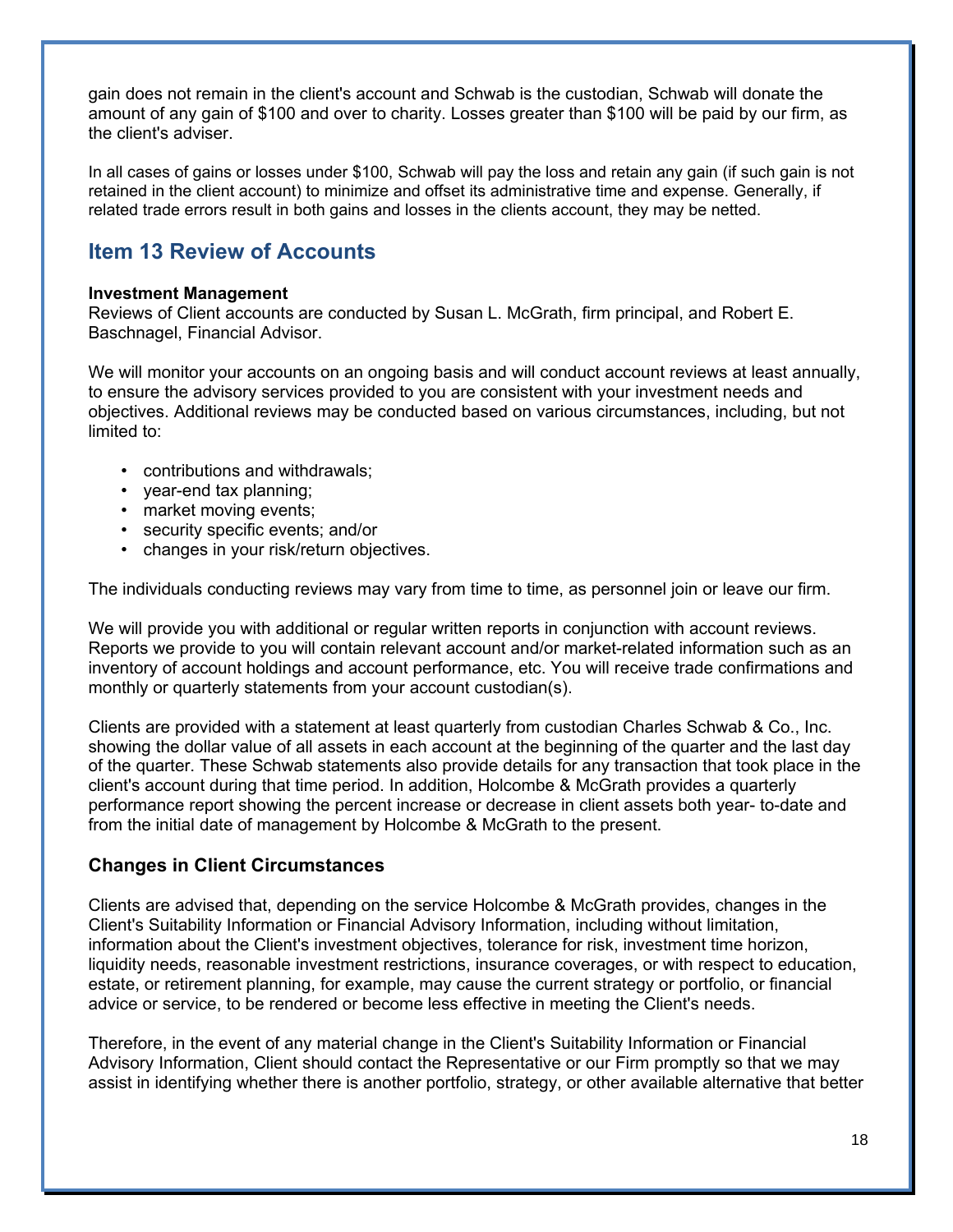meets the Client's needs(there may be an additional charge for such service for Financial Advisory Service clients if we have completed, or substantially completed the service for which Client originally engaged us).

### **Asset Withdrawals**

Clients may withdraw account assets on notice to us, subject to the usual and customary securities settlement procedures. We design portfolios as long-term investments, carefully allocated among various assets classes, designed to achieve certain target objectives and risk parameters. Depending on the nature and size of a withdrawal, the remaining portfolio may not achieve a Client's investment objectives or reflect the Client's risk tolerance. We may consult with Client about the options and implications of transferring securities. Clients are advised that when transferred securities are liquidated, they may be subject to transaction fees, fees assessed at the mutual fund level, and tax ramifications, for example.

#### **Financial Planning**

We will review financial plans as needed, depending on the arrangements made with you at the inception of your advisory relationship to ensure that the advice provided is consistent with your investment needs and objectives. Generally, we will contact you periodically to determine whether any updates may be needed based on changes in your circumstances. Changed circumstances may include, but are not limited to marriage, divorce, birth, death, inheritance, lawsuit, retirement, job loss and/or disability, among others. We recommend meeting with you at least annually to review and update your plan if needed. Additional reviews will be conducted upon your request. Such reviews and updates may be subject to our then current hourly rate. Written updates to the financial plan will be provided in conjunction with the review. If you implement financial planning advice, you will receive trade confirmations and monthly or quarterly statements from relevant custodians

## **Item 14 Client Referrals and Other Compensation**

We do not receive any compensation from any third party in connection with providing investment advice to you nor do we compensate any individual or firm for client referrals.

Refer to the *Brokerage Practices* section above for disclosures on research and other benefits we may receive resulting from our relationship with your account custodian.

From time to time our Representatives attend professional educational and networking events sponsored by financial institutions, custodians, investment companies, and broker-dealers, some of which we may recommend to our clients. Our invitation to these events is not conditioned on our clients' purchase of any investment or service and, frequently, we pay fees in order for our Representatives to attend. These events offer education, research information and insights on investment and financial topics. We disclose our attendance to these events to clients because they could be construed as a conflict of interest.

## **Item 15 Custody**

Client assets are held at a qualified custodian.

We do not directly debit advisory fees from your account and we do not exercise custody over your funds or securities. Your funds and securities will be held with a bank, broker-dealer, or other qualified custodian. You will receive account statements from the qualified custodian(s) holding your funds and securities. If you have a question regarding your account statement or if you did not receive a statement from your custodian, contact your custodian directly.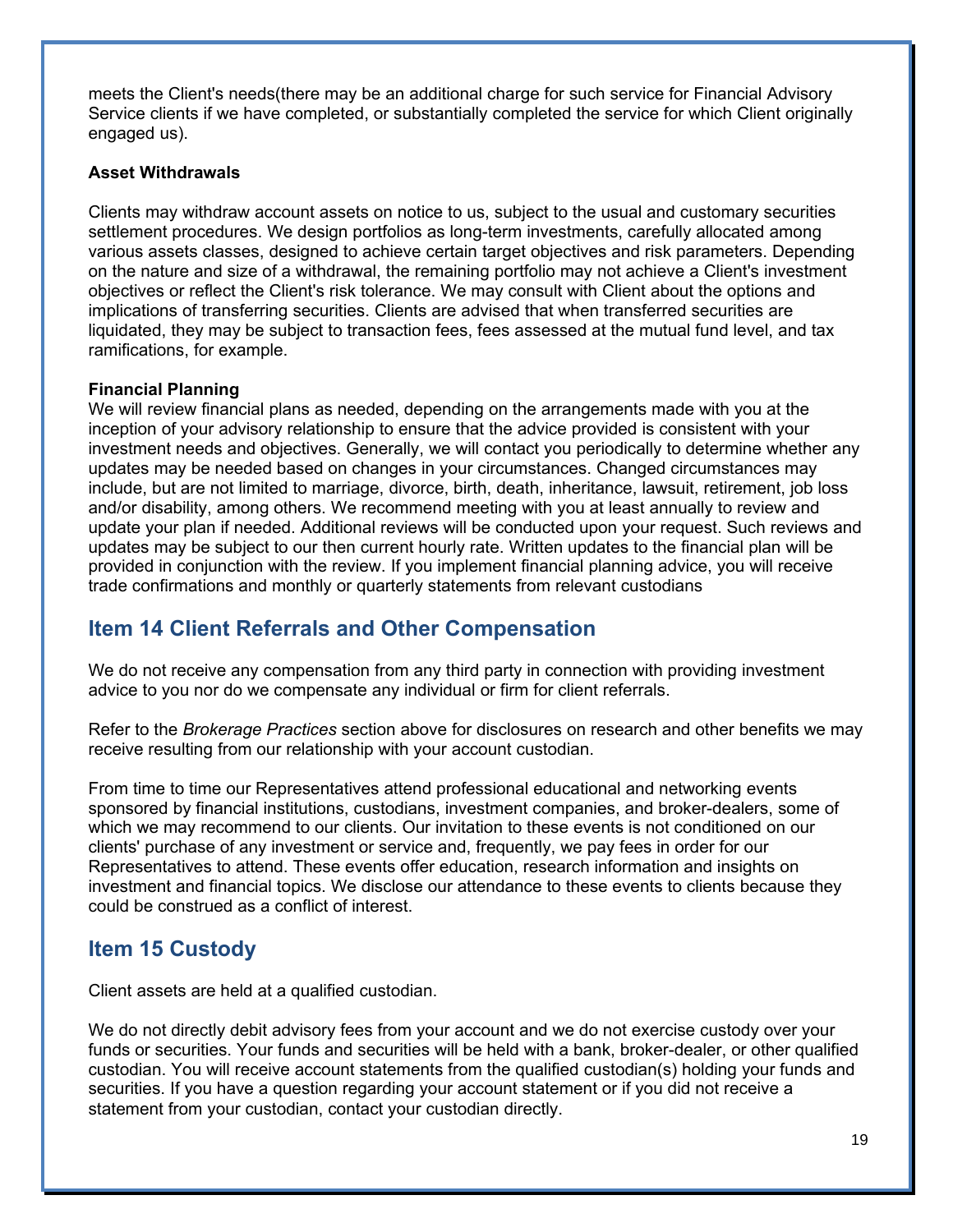Clients should receive at least quarterly statements from Charles Schwab where clients' investment assets are held and maintained.

Holcombe & McGrath urges you to carefully review such statements and compare such official custodial records to the account statements that we may provide to you. Our statements may vary from custodial statements based on accounting procedures, reporting dates, or valuation methodologies of certain securities.

## **Item 16 Investment Discretion**

Before we can buy or sell securities on your behalf, you must first sign our discretionary management agreement and the appropriate trading authorization forms.

Holcombe & McGrath receives discretionary authority from the client at the outset of an advisory relationship to select the identity and amount of securities to be bought or sold. In all cases, however, such discretion is to be exercised in a manner consistent with the stated investment objectives for the particular client account. When selecting securities and determining amounts to be purchased or sold, Holcombe & McGrath observes the investment objective, as well as any limitations and restrictions, of the client.

Holcombe & McGrath's accounts are managed on a discretionary basis through a limited power granted by the client. When the client opens the account(s) to be managed at Charles Schwab, they sign a limited power of attorney granting Holcombe & McGrath to have trading authority and the ability to collect management fees from each account. Management fees are typically directly debited from client accounts by the qualified custodian or broker-dealer, as authorized by the client.

## **Item 17 Voting Client Securities**

We will not vote proxies on behalf of your advisory accounts. At your request, we may offer you advice regarding corporate actions and the exercise of your proxy voting rights. If you own shares of applicable securities, you are responsible for exercising your right to vote as a shareholder.

In most cases, you will receive proxy materials directly from the account custodian. However, in the event we were to receive any written or electronic proxy materials, we would forward them directly to you by mail, unless you have authorized our firm to contact you by electronic mail, in which case, we would forward any electronic solicitations to vote proxies.

## **Item 18 Financial Information**

Our firm does not have any financial condition or impairment that would prevent us from meeting our contractual commitments to you. We do not take physical custody of client funds or securities, or serve as trustee or signatory for client accounts, and, we do not require the prepayment of more than \$1,200 in fees six or more months in advance. Therefore, we are not required to include a financial statement with this brochure.

We have not filed a bankruptcy petition at any time in the past ten years.